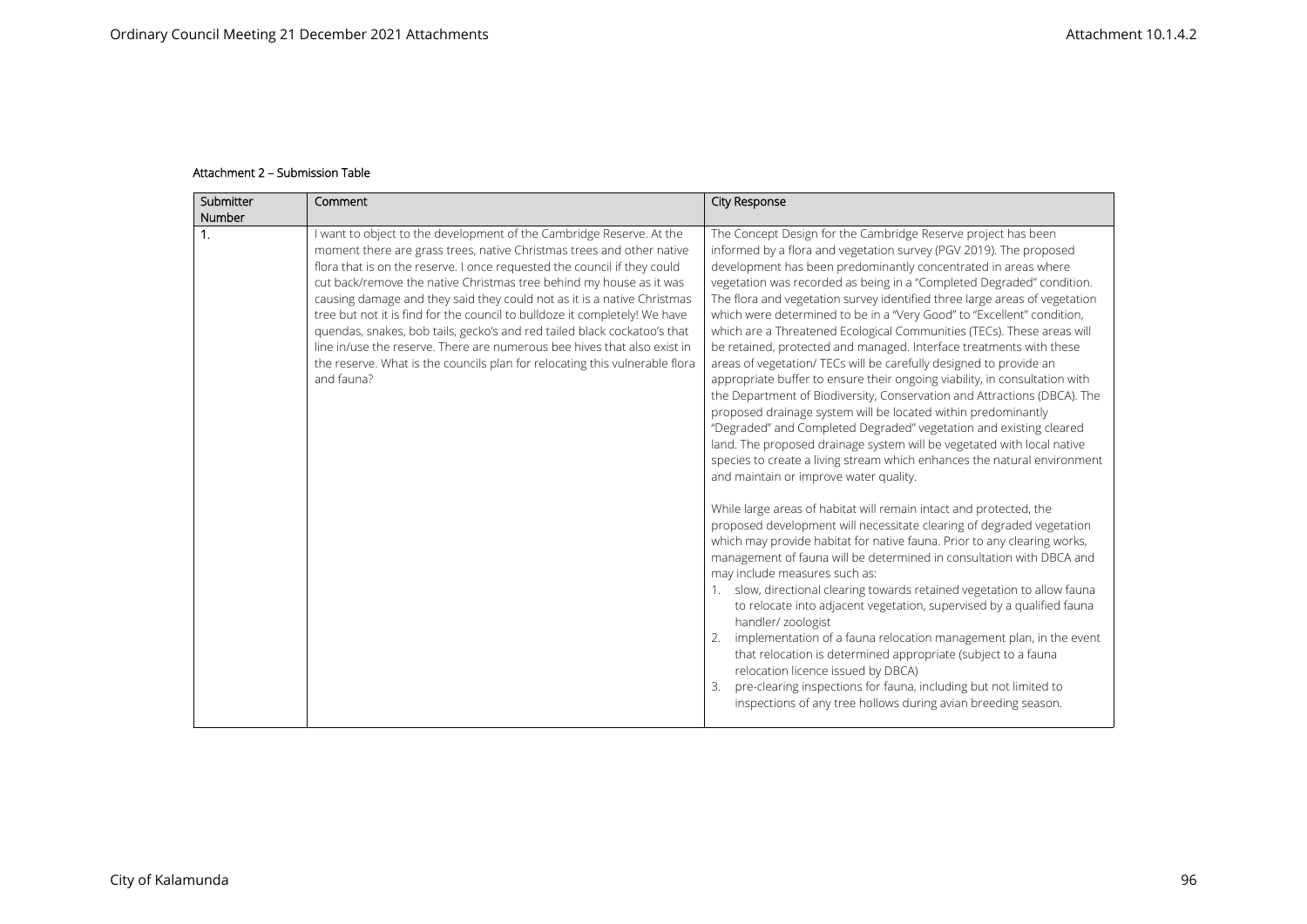| $\overline{2}$ . | My name is  I have been an advocate for better facilities and services<br>for the elderly and infirm for 20 years.<br>When this initiative was first mooted, I developed a fully comprehensive<br>submission to the City of Kalamunda (then a Shire) on behalf of<br>Lesmurdie & Districts Community Assoc. Inc., a local rate-payers<br>association of note with more than 100 members at the time. I was<br>President of the organisation which fully supported this initiative. The<br>proposal was then lodged with the appropriate government<br>department I understand. | Support of the proposal is noted.                                                                                                                    |
|------------------|--------------------------------------------------------------------------------------------------------------------------------------------------------------------------------------------------------------------------------------------------------------------------------------------------------------------------------------------------------------------------------------------------------------------------------------------------------------------------------------------------------------------------------------------------------------------------------|------------------------------------------------------------------------------------------------------------------------------------------------------|
|                  | That was 4 years ago and there has been very little movement at the<br>station since then from State Government. I therefore welcome the<br>opportunity to keep the proposal up the agenda as it will benefit a large<br>section of the community.                                                                                                                                                                                                                                                                                                                             |                                                                                                                                                      |
|                  | It is worth pointing out that although this initiative has a primary aged<br>care focus, it will be of huge benefit to residents as it is a multi-<br>functional in its design and offers a number of sections of the<br>community a series of improvements and upgrades on the site. This<br>will make it a stand-out and unique pocket in the foothills of the city and<br>one which services a multitude of needs.                                                                                                                                                          |                                                                                                                                                      |
|                  | In my original submission, I stated that this proposal was an innovative<br>approach to the aged care crisis in that it included and environmental<br>upgrade as well as the development of facilities for children and<br>families. These objectives still stand and I strongly suggest that this<br>project be given the highest priority by all government agencies<br>involved. I therefore strongly support the proposal and wish the City of<br>Kalamunda well in its delivery.                                                                                          |                                                                                                                                                      |
| 3.               | Death of old growth trees, understory flora and fauna, biodiversity.<br>Increase in temperatures, decrease in oxygen, death of many animals<br>that thrive in this area at the moment. Do not spend my ratepayers \$\$\$<br>bulldozing this! You currently have a survey in regards to trees on<br>residential property. You worry about a few trees on residential<br>properties yet are willing to bulldoze such a large area for a possible bit                                                                                                                             | Objection to the proposal is noted.<br>With regard to the impact on existing environmental values, refer to the<br>officer comment for Submission 1. |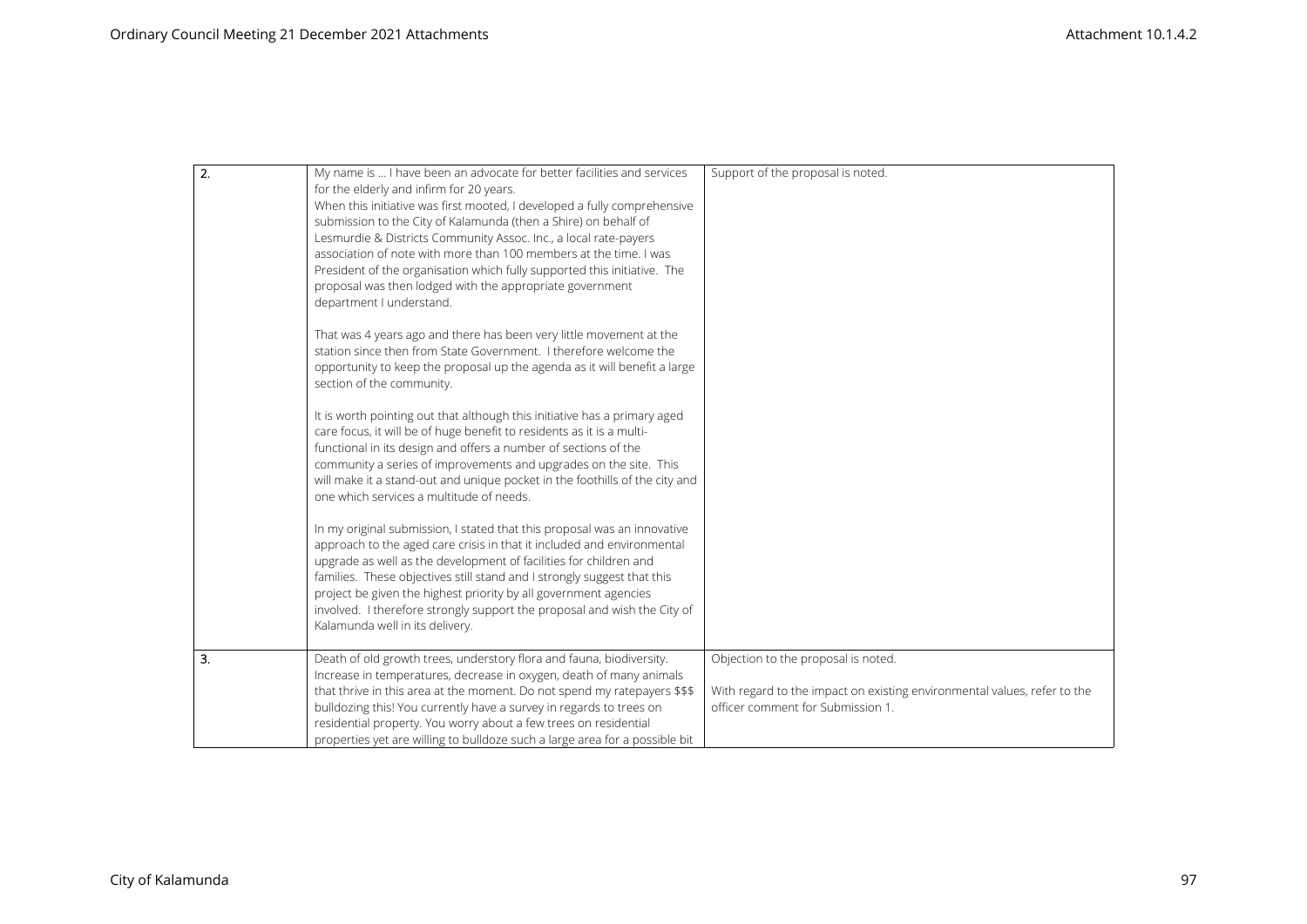|    | of profit? Shame on you. You are all concerned about climate change<br>and what should we do to stop it but you want to bulldoze a natural<br>reserve? Shame on you. Develop this area by planting MORE trees,<br>create MORE diversity, make it a beautiful parkland where people can<br>walk, ride bikes, picnic, nature play for kids instead of allowing another<br>hard surfaced concrete congested heat trap development. Home in the<br>forest, remember that slogan? | Regarding opportunities to for landscape improvements and access, the<br>Concept Plan includes plans to enhance access to natural areas, open<br>spaces and playgrounds at Cambridge Reserve.<br>Any revenue from the Major Land Transaction after all expenses<br>associated with the delivery of the Cambridge Reserve Project, will be<br>used to fund improvement and/or redevelopment of other community<br>facilities in the Forrestfield locale.                                                                                                                                                                                                                                                                                                                                                                                                                                                                     |
|----|------------------------------------------------------------------------------------------------------------------------------------------------------------------------------------------------------------------------------------------------------------------------------------------------------------------------------------------------------------------------------------------------------------------------------------------------------------------------------|-----------------------------------------------------------------------------------------------------------------------------------------------------------------------------------------------------------------------------------------------------------------------------------------------------------------------------------------------------------------------------------------------------------------------------------------------------------------------------------------------------------------------------------------------------------------------------------------------------------------------------------------------------------------------------------------------------------------------------------------------------------------------------------------------------------------------------------------------------------------------------------------------------------------------------|
| 4. | I don't agree with selling this land for redevelopment, the natural bush<br>land is far more valuable to us and the native animals that will be<br>displaced.                                                                                                                                                                                                                                                                                                                | Objection to the proposal is noted.<br>While large areas of habitat will remain intact and protected, the<br>proposed development will necessitate clearing of degraded vegetation<br>which may provide habitat for native fauna. Prior to any clearing works,<br>management of fauna will be determined in consultation with Department<br>of Biodiversity, Conservation and Attractions and may include measures<br>such as:<br>1. slow, directional clearing towards retained vegetation to allow fauna<br>to relocate into adjacent vegetation, supervised by a qualified fauna<br>handler/ zoologist<br>implementation of a fauna relocation management plan, in the event<br>that relocation is determined appropriate (subject to a fauna<br>relocation licence issued by DBCA)<br>pre-clearing inspections for fauna, including but not limited to<br>inspections of any tree hollows during avian breeding season. |
| 5. | This is an incredbly valuable Cockatoo feeding area. Every precious<br>location counts for birds that will shortly start starving to death.<br>Kalamunda as a region is cherished for its natural beauty. It's a value<br>and culture that everyone who lives here believes in. I strongly object                                                                                                                                                                            | Objection to the proposal is noted. Refer to the officer comment for<br>Submission 1.                                                                                                                                                                                                                                                                                                                                                                                                                                                                                                                                                                                                                                                                                                                                                                                                                                       |
| 6. | should not be allowed, with black cockatoos visiting the area who in<br>there right mind would clear the area the black<br>cockatoo is in the top 100 of extremely danger of extinction, please do<br>not clear the land for any reason I myself have 29 acres i am leaving it                                                                                                                                                                                               | Objection to the proposal is noted. Refer to the officer comment for<br>Submission 1.                                                                                                                                                                                                                                                                                                                                                                                                                                                                                                                                                                                                                                                                                                                                                                                                                                       |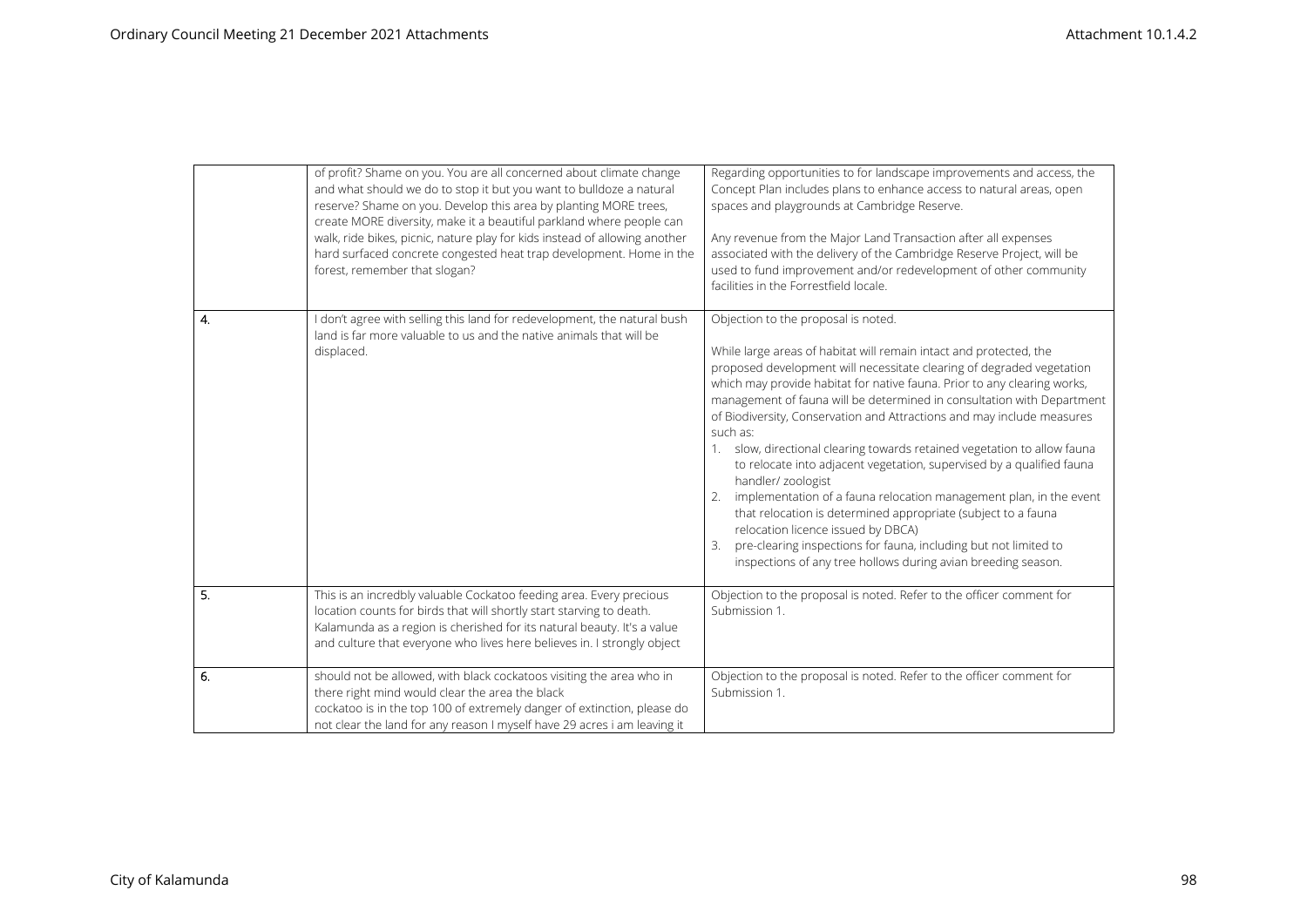|     | for any wildlife to visit live etc you have a resposability to the members<br>of the coucil area so do not clear                                                                                                                                                                                                                                                                                                                                                                      |                                                                                       |
|-----|---------------------------------------------------------------------------------------------------------------------------------------------------------------------------------------------------------------------------------------------------------------------------------------------------------------------------------------------------------------------------------------------------------------------------------------------------------------------------------------|---------------------------------------------------------------------------------------|
| 7.  | Please do not destroy yet another piece of natural reserve, that houses<br>numerous animals / species. We are the cause of all natural damage to<br>this planet! The rain so many animals are hitting the extinction list!<br>Please leave this alone.                                                                                                                                                                                                                                | Objection to the proposal is noted. Refer to the officer comment for<br>Submission 1. |
| 8.  | This bush land is used by black cockatoos and other endangered<br>species and is some of the last remaining bush with enough space to<br>maintain biodiversity without major human displacement. Bush has<br>already been lost with road redevelopments and other council projects.<br>This reserve is some of the last remaining bush land in the<br>Forrestfield/high Wycombe area                                                                                                  | Objection to the proposal is noted. Refer to the officer comment for<br>Submission 1. |
| 9.  | Please leave alone, haven't we lost enough bush areas around<br>Forrestfield? Lived here for 33 years and want this area left alone. I did<br>a bird, bee and butterfly count survey only days ago and we are losing<br>so many birds, bees, butterflies etc due to very reduced feeding areas.<br>There is more beauty in nature than there ever will be in bricks,<br>concrete and paving. Our wildlife needs all the help we can give it, not<br>vandalism of the remaining areas. | Objection to the proposal is noted. Refer to the officer comment for<br>Submission 1. |
| 10. | We object to the removal and redevelopment of the Cambridge st<br>bushland! We want it to remain as a bushland for our flora and fauna as<br>we are losing soo much habitats due to all the redevelopment's that is<br>happening soo quickly these days ! Thank You ??                                                                                                                                                                                                                | Objection to the proposal is noted. Refer to the officer comment for<br>Submission 1. |
| 11. | I object to this proposal. Having bought a house in Kalamunda and<br>having two homes owned by family in Forrestfield I think it is a disgrace<br>you want to clear more land.                                                                                                                                                                                                                                                                                                        | Objection to the proposal is noted. Refer to the officer comment for<br>Submission 1. |
| 12. | I am against the degradation of any and all parts of Cambridge Reserve,<br>Forrestfield.                                                                                                                                                                                                                                                                                                                                                                                              | Objection to the proposal is noted. Refer to the officer comment for<br>Submission 1. |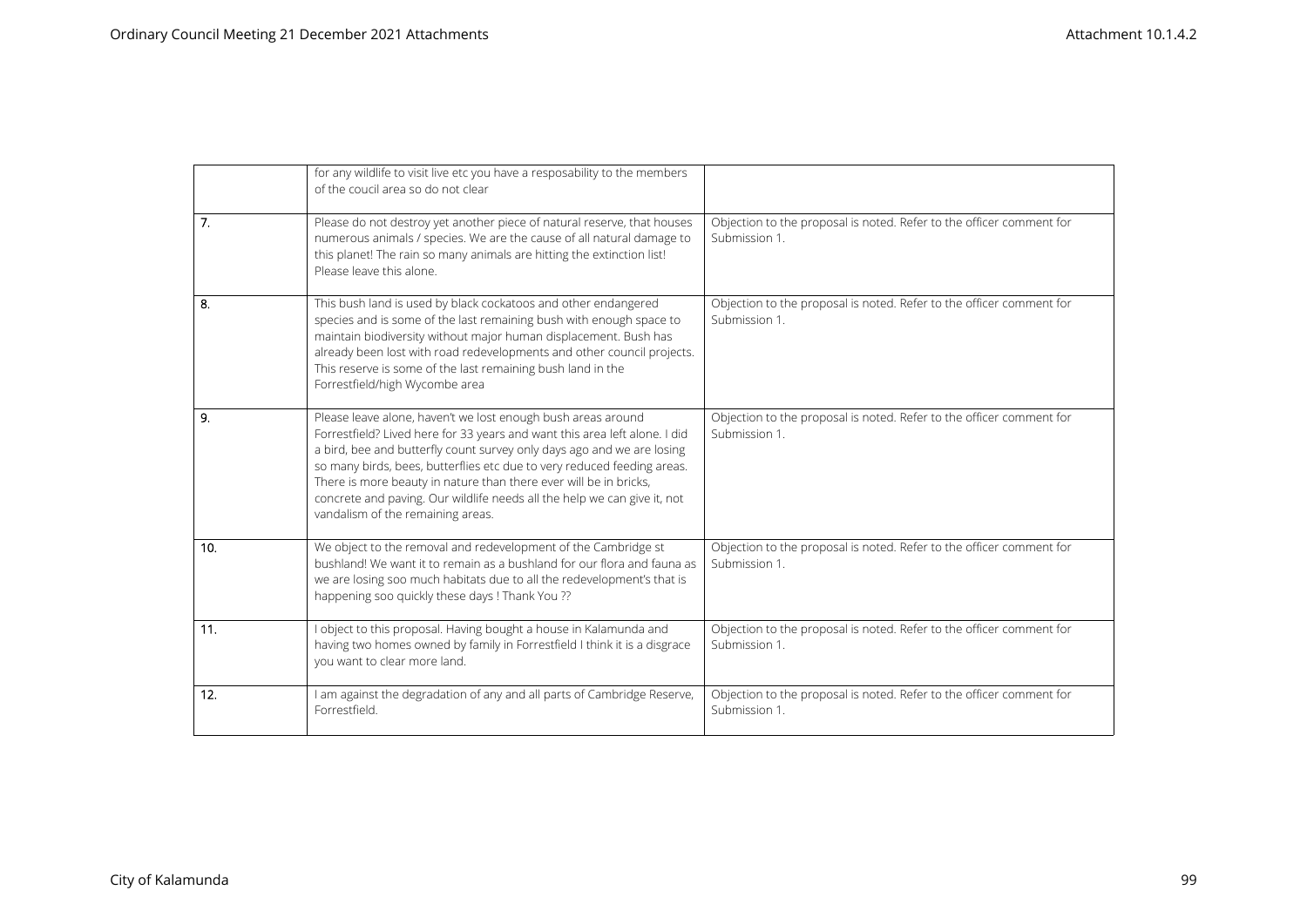| 13. | Leave the bush for the red tailed black cockatoos and other wildlife                                                                                                                                                                                                                                                                                                                                                                                                                                                                                                                                                                                                          | Objection to the proposal is noted. Refer to the officer comment for<br>Submission 1.                                                                                                                                                                                                                                                                                                                                                                                                                                                                                                                                                                                      |
|-----|-------------------------------------------------------------------------------------------------------------------------------------------------------------------------------------------------------------------------------------------------------------------------------------------------------------------------------------------------------------------------------------------------------------------------------------------------------------------------------------------------------------------------------------------------------------------------------------------------------------------------------------------------------------------------------|----------------------------------------------------------------------------------------------------------------------------------------------------------------------------------------------------------------------------------------------------------------------------------------------------------------------------------------------------------------------------------------------------------------------------------------------------------------------------------------------------------------------------------------------------------------------------------------------------------------------------------------------------------------------------|
| 14. | The continuing removal of our trees, bush and native underground is<br>against all hope of maintaining a green, natural environment which is<br>why I have lived in the hills for 40 years. The Cockatoos homes are<br>being destroyed as well as many other native fauna and flora. I am<br>ashamed of the Kalamunda shires destruction of bush land, we are no<br>longer a home among the trees. We have industry creeping in, housing<br>estates and so much of our bush land removed. It's time the<br>Kalamunda council thought about how they favour the destruction of<br>our natural environment for the dollar. Shame of you for even allowing<br>it to get this far | Objection to the proposal is noted. Refer to the officer comment for<br>Submission 1.<br>Any revenue from the Major Land Transaction after all expenses<br>associated with the delivery of the Cambridge Reserve Project, will be<br>used to fund improvement and/or redevelopment of other community<br>facilities in the Forrestfield locale.                                                                                                                                                                                                                                                                                                                            |
| 15. | I do not agree with the proposed development at Cambridge reserve.<br>The natural environment should be left as it is because there are many<br>native wildlife that use the area for food and shelter.                                                                                                                                                                                                                                                                                                                                                                                                                                                                       | Objection to the proposal is noted. Refer to the officer comment for<br>submission 1.                                                                                                                                                                                                                                                                                                                                                                                                                                                                                                                                                                                      |
| 16. | I do not want to see this piece of bushland replaced with high density<br>development. I am concerned this will negatively affect property value<br>in the area.                                                                                                                                                                                                                                                                                                                                                                                                                                                                                                              | Objection to the proposal is noted.<br>The concept plan includes an estimated number of 43 additional<br>residential lots that could be created as part of a future subdivision<br>process. These lots can incorporate a range of lot sizes which enables<br>more diverse housing typologies that will have frontage to public open<br>space. A Structure Plan and design criteria will further inform the<br>proposed density of the future residential lots.<br>The Cambridge Reserve project includes opportunities to enhance access<br>to natural areas, open spaces and playgrounds at the Reserve, improving<br>the amenity for existing residents in the locality. |
| 17. | Leave the reserve alone, it belongs to everyone and not just for the<br>profit of the City.                                                                                                                                                                                                                                                                                                                                                                                                                                                                                                                                                                                   | Objection to the proposal is noted.<br>Any revenue from the Major Land Transaction after all expenses<br>associated with the delivery of the Cambridge Reserve Project, will be<br>used to fund improvement and/or redevelopment of other community<br>facilities in the Forrestfield locale.                                                                                                                                                                                                                                                                                                                                                                              |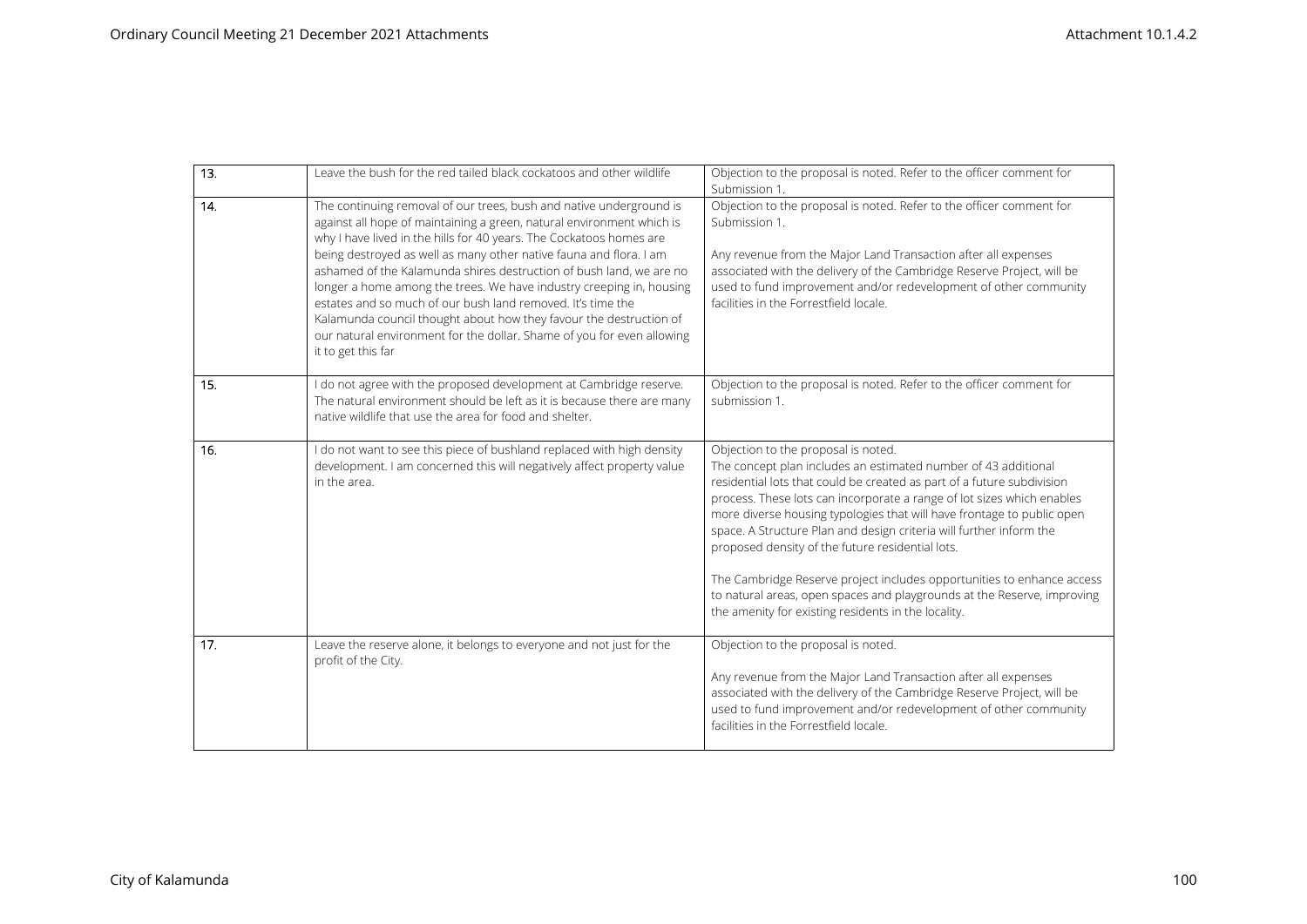| 18.                                  | This is an objection to destroying a section of Cambridge Reserve. This<br>is an outrageous and two faced exercise. You would destroy beautiful<br>woodland without a thought, whilst obstructing reasonable and<br>conservative development applications. Double standards and all about<br>the \$'s eh?                                                                                                                                               | Objection to the proposal is noted. Refer to the officer comment for<br>Submission 1.<br>Any revenue from the Major Land Transaction after all expenses<br>associated with the delivery of the Cambridge Reserve Project, will be<br>used to fund improvement and/or redevelopment of other community<br>facilities in the Forrestfield locale. |
|--------------------------------------|---------------------------------------------------------------------------------------------------------------------------------------------------------------------------------------------------------------------------------------------------------------------------------------------------------------------------------------------------------------------------------------------------------------------------------------------------------|-------------------------------------------------------------------------------------------------------------------------------------------------------------------------------------------------------------------------------------------------------------------------------------------------------------------------------------------------|
| 19.                                  | We have little enough natural areas here in Forrestfield and you want to<br>bulldoze one of them to put up housing. There is a large vacant block<br>on Hale rd next to the forum that could fit the seniors housing. Instead<br>you are pushing for this project which will flatten black cockatoo and<br>quenda habitat and significantly lessen the remaining green space we<br>have left. Find another way and leave our remaining bush land alone. | The Objection to the proposal is noted. Refer to the officer comment for<br>Submission 1.                                                                                                                                                                                                                                                       |
| 20.                                  | One of the recommendations of the climate change summit is to stop<br>cutting down trees and clearing native areas. This area is<br>environmentally sensitive and should not be cleared.                                                                                                                                                                                                                                                                | Objection to the proposal is noted. Refer to the officer comment for<br>Submission 1.                                                                                                                                                                                                                                                           |
| 21.                                  | You are such a greedy council. Leave the beautiful bush land and parks<br>alone! Stop trying to bulldoze the land!                                                                                                                                                                                                                                                                                                                                      | Objection to the proposal is noted. Refer to the officer comment for<br>Submission 1.<br>Any revenue from the Major Land Transaction after all expenses<br>associated with the delivery of the Cambridge Reserve Project, will be<br>used to fund improvement and/or redevelopment of other community<br>facilities in the Forrestfield locale. |
| 22. Main Roads                       | Please be advised that Main Roads has no objections in relation to the<br>above proposal.                                                                                                                                                                                                                                                                                                                                                               | Support of the proposal is noted.                                                                                                                                                                                                                                                                                                               |
| 23. Public<br>Transport<br>Authority | Thank you for referring the Cambridge Reserve Business Plan and<br>supporting documents to the Public Transport Authority (PTA) for<br>review and comment. The PTA has evaluated the document and<br>provides the following feedback:                                                                                                                                                                                                                   | Support of the proposal is noted.<br>Consideration of the safe pedestrian crossing, pedestrian refuge and bus<br>stop upgrades will be considered as part of the subdivision and delivery<br>phase of the Project.                                                                                                                              |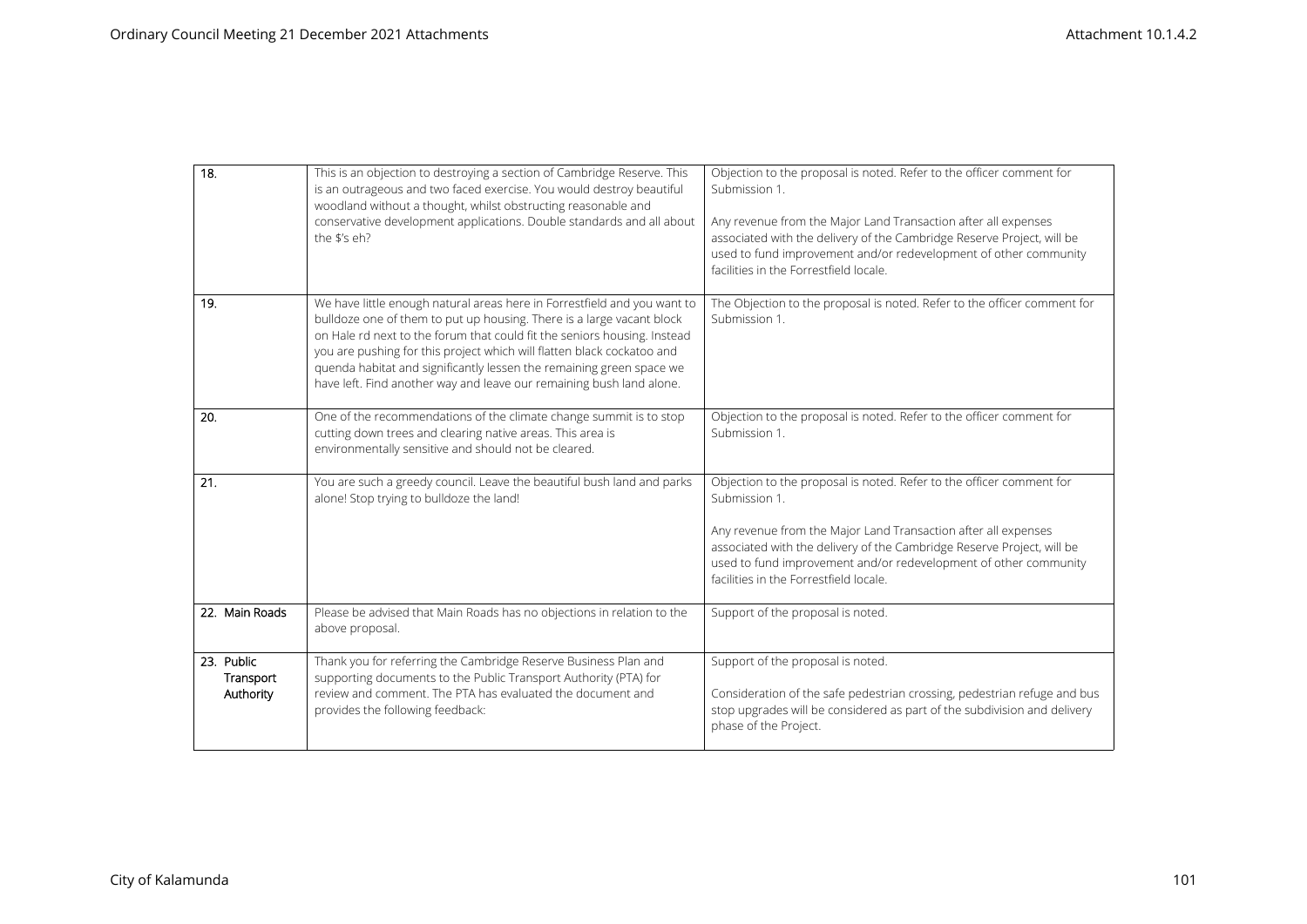|                        | The PTA has no objections to the acquisition of these lots for a future<br>aged care centre. Route 271 is planned to operate along Anderson Rd |                                                                           |
|------------------------|------------------------------------------------------------------------------------------------------------------------------------------------|---------------------------------------------------------------------------|
|                        | when the upcoming Airport Line opens, which would provide future                                                                               |                                                                           |
|                        | residents with a bus service to High Wycombe Station.                                                                                          |                                                                           |
|                        |                                                                                                                                                |                                                                           |
|                        | Ideally, Transperth would prefer the aged care centre abut Anderson                                                                            |                                                                           |
|                        | Rd, so residents and staff have easy access to Transperth bus services.                                                                        |                                                                           |
|                        | However, if centre cannot be moved from its proposed location,                                                                                 |                                                                           |
|                        | Transperth is pleased to see that a pedestrian connection is provided                                                                          |                                                                           |
|                        | for to Anderson Rd. The provision of a safe pedestrian crossing with                                                                           |                                                                           |
|                        | pedestrian refuge across Anderson Rd should be considered.                                                                                     |                                                                           |
|                        |                                                                                                                                                |                                                                           |
|                        | Transperth also requests the developer to upgrade bus stops 13902<br>and 13904 to DDA compliance and provide bus shelters for stop             |                                                                           |
|                        | number 13902, so residents and staff have some protection from                                                                                 |                                                                           |
|                        | weather elements when                                                                                                                          |                                                                           |
|                        | waiting for the bus. There may be potential to move these two stops to                                                                         |                                                                           |
|                        | beer serve the new aged care centre however, impacts to the rest of                                                                            |                                                                           |
|                        | the area will need to be considered.                                                                                                           |                                                                           |
|                        |                                                                                                                                                |                                                                           |
| 24. Department         | Thank you for your email. The Department of Local Government, Sport                                                                            | Noted.                                                                    |
| of Local               | and Cultural Industries appreciates you advising the Department of the                                                                         |                                                                           |
| Government,            | City's proposed acquisition of a portion of Reserves 27559, 31348 and                                                                          |                                                                           |
| Sport and              | 34364, Forrestfield. The Department has no further comment to make                                                                             |                                                                           |
| Cultural<br>Industries | in this instance.                                                                                                                              |                                                                           |
| 25.                    | I regularly visit this area as I volunteer at Kanyana Wildlife, a nearby                                                                       | Objection to the proposal is noted. Refer to the officer comment for      |
|                        | wildlife rehabilitation and education centre. I have volunteered in both                                                                       | submission 1 for comments in regards to the clearing of native vegetation |
|                        | education where I try to spread awareness of the importance of caring                                                                          | and displacement of fauna.                                                |
|                        | for native flora and fauna, and more recently in the rehabilitation team                                                                       |                                                                           |
|                        | where I see the effects of bushland clearing on the displaced and                                                                              | Prior to and during the development of a Concept Plan, the City           |
|                        | injured wildlife brought in from car accidents and dog attacks after                                                                           | undertook preliminary consultation to obtain feedback from residents      |
|                        | these animals have been forced to migrate to suburban areas. I am also                                                                         | regarding the current use and values of the site and most wanted          |
|                        | in my third year of studying a double major in Animal Health and Animal                                                                        | improvements. Further consultation was undertaken during a formal         |
|                        | Science with elective units in Australian Biodiversity at Murdoch                                                                              | advertising process for the Concept Plan, and Local Planning Scheme No.   |
|                        | University and am well aware of the massive threat that habitat                                                                                | 104.                                                                      |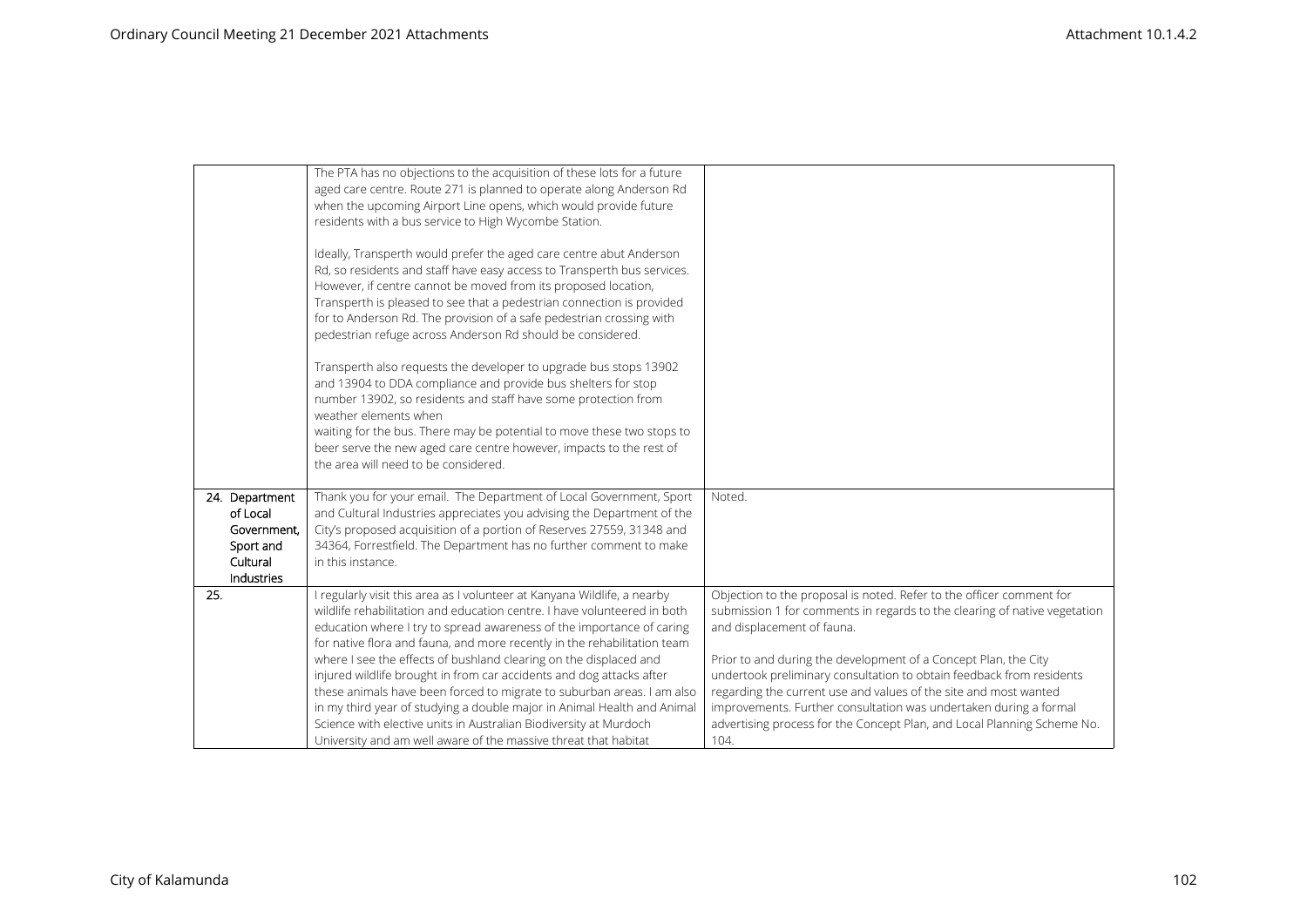| destruction poses to both our ecosystems and the community. The            |  |
|----------------------------------------------------------------------------|--|
| Southwest of WA is a threatened biodiversity hotspot where urban           |  |
| sprawl and clearing of reserves must stop and plans for redevelopment      |  |
| and denser living must be made instead to protect our native flora and     |  |
| fauna and also to allow forests to continue to sequester atmospheric       |  |
| carbon in our aim to slow the progression of global climate change. This   |  |
| area of woodland is home to many native plant and animal species           |  |
| including an important feeding ground for the endangered Carnaby's         |  |
| Cockatoo, vulnerable Baudin's black cockatoo and vulnerable forest         |  |
| red-tailed black cockatoo. This area of forest proposed to be cleared      |  |
| contains 40 year old trees that would be old enough to contain medium      |  |
| sized hollows which are important for the reproduction of birds (such      |  |
| as the ringneck and red capped parrots and migratory sacred                |  |
| kingfishers which come to the Perth region to breed) and homes for         |  |
| invertebrates such as select species of native bees. The displacement of   |  |
| animals may also endanger local people and their pets as many snakes       |  |
| will likely flee the area into nearby backyards and businesses. Another    |  |
| reason not to clear this valuable area of bushland is the ecosystem        |  |
| services it provides for the community in the form of clean air, clean     |  |
| water (as this area is used for storm water drainage and the root          |  |
| systems, soil structure and microflora will filter and clean this water    |  |
| before it runs into the underground water table that nearby bore water     |  |
| systems would then use), cultural value (for locals to appreciate their    |  |
| country and may help local Aboriginal people to feel more connected to     |  |
| their heritage), and finally the woodland is of extreme social value and a |  |
| place for people to go on peaceful bush walks which is beneficial for      |  |
| both mental and physical wellbeing as well as allowing locals to gain an   |  |
| appreciation for nature and especially the local                           |  |
| children to learn about nature and conservation and inspire the next       |  |
| generation to care for their local ecosystems. The planned retirement      |  |
| village will likely be a high quality and expensive home as to cover the   |  |
| loans and interest and eventually make a profit from it's construction.    |  |
| The surrounding area is a lower socio-economic community meaning           |  |
| the local community would not be able to afford to reside in the           |  |
| proposed village and as a result the community would be at a loss from     |  |
| this project as they will be losing many valuable ecosystem services and   |  |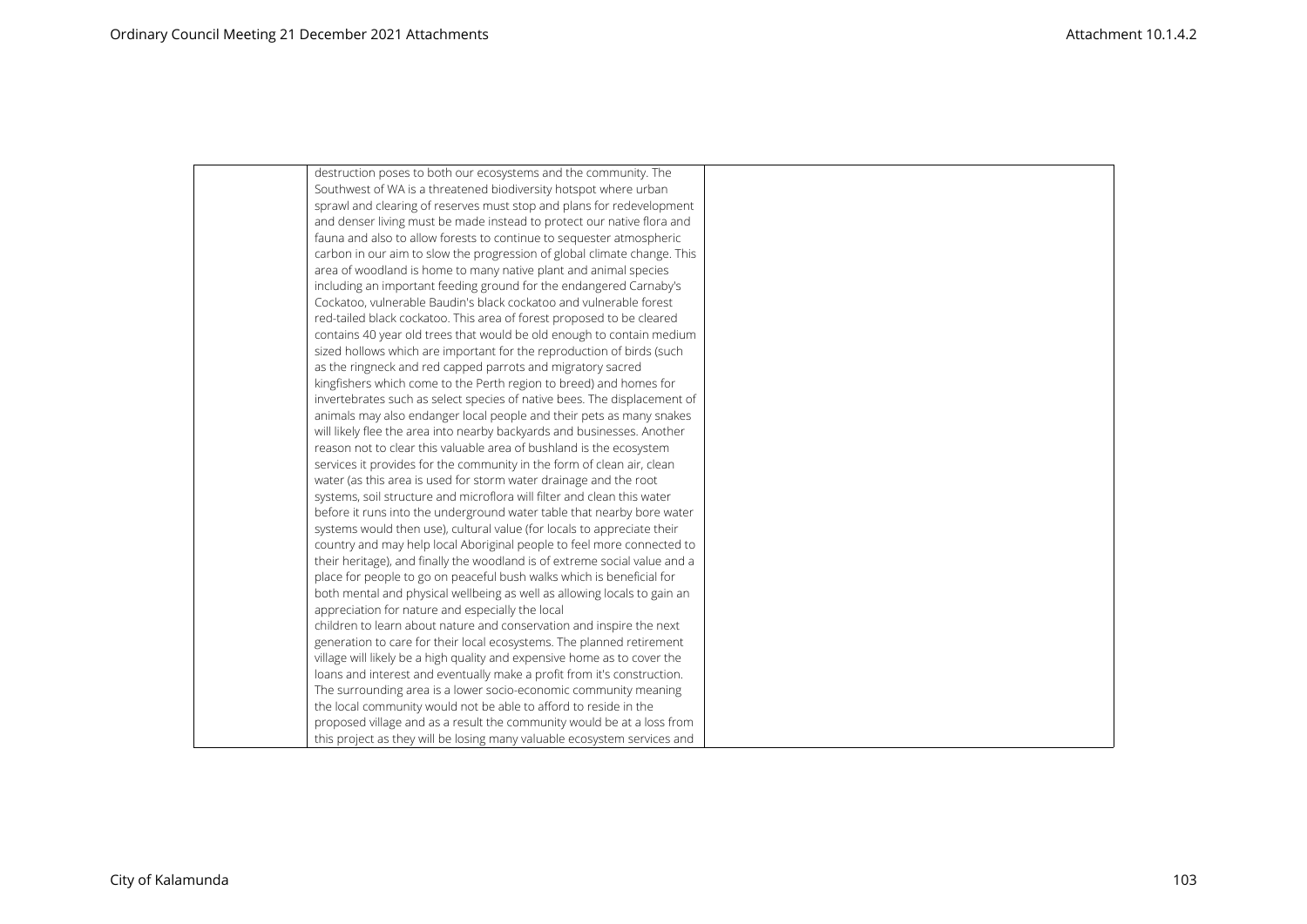|     | a recreation area but will not directly benefit from the facilities built on  |                                                                              |
|-----|-------------------------------------------------------------------------------|------------------------------------------------------------------------------|
|     | this land. I implore you to please review this plan again and assess it's     |                                                                              |
|     | environmental and social impact in more detail, using current data.           |                                                                              |
|     | Another review should be made on the community's use of this land as          |                                                                              |
|     | from my knowledge the majority of the bushland is not affected very           |                                                                              |
|     | badly by weeds, litter or a place for increased antisocial activity. To get a |                                                                              |
|     | better idea of the value of the bushland a survey should be made of the       |                                                                              |
|     | local community asking whether they use this bushland and how, what           |                                                                              |
|     | they think of it, and how they feel about the plans to clear it. A more       |                                                                              |
|     | sustainable plan would be to redevelop older and run-down industrial          |                                                                              |
|     | or suburban areas into more dense living spaces to make better use of         |                                                                              |
|     | land that has already been cleared and reduce our environmental               |                                                                              |
|     | impact. The redevelopment of the Claisebrook inlet area from the old          |                                                                              |
|     | East Perth Gasworks and surrounding brickworks, railway yards and             |                                                                              |
|     | scrap yards into the modern urban centre which incorporates natural           |                                                                              |
|     | elements should stand as a positive example for future development            |                                                                              |
|     | plans in Perth and the surrounding regions. We need to focus on               |                                                                              |
|     | sustainability first and do everything within our power to conserve           |                                                                              |
|     | biodiversity and reduce our contribution to global climate change. I          |                                                                              |
|     | hope you consider my comments and review this plan more carefully.            |                                                                              |
|     | Thank you.                                                                    |                                                                              |
|     |                                                                               |                                                                              |
| 26. | The City of Kalamunda's 'plan' overstates the degraded condition of the       | Objection to the proposal noted.                                             |
|     | woodland, describe it as weed ridden, eroded and a site for higher than       |                                                                              |
|     | normal levels of anti-social activity. This certainly not the case,           | Refer to the officer comment for submission 1 for comments in regards to     |
|     | approximately one fifth of the reserve that is grass and mature trees,        | the clearing of native vegetation and displacement of fauna.                 |
|     | the approximately two fifths that contains the reservoir and many 60+         |                                                                              |
|     | year old trees in heavy clay soil and the remaining two fifths that is        | With regard to the calculation for open space, The City's Public Open        |
|     | composed of the high conservation areas and recovering sandy                  | Space (POS) Strategy adopted by Council May 2018 provides an overall         |
|     | woodland. Very little erosion of the reservoir has taken place over 40+       | POS calculation for Forrestfield. Appendix 4 of the POS Strategy outlines    |
|     | years, since it is located in heavy clay soil. There has been some silting    | that Forrestfield has 62.77ha of POS which equates to 11.12%. These          |
|     | up, but it easily accommodated this year's rainfall. The area is              | calculations show Forrestfield will still have 10.5% of POS if the Cambridge |
|     | remarkably free of rubbish and weeds and shows no signs of antisocial         | Reserve proposed Amendment 104 progresses. This means Forrestfield           |
|     | activity. The dense areas of bush show no signs of people walking them        | will still meet the 10% POS requirement in accordance with Development       |
|     | or damaging them, all walkers seem to keep to the sandy tracks. The           | Control Policy 2.3 - Public Open Space in Residential Areas. This data is    |
|     | City of Kalamunda also say that Forrestfield has more than the                |                                                                              |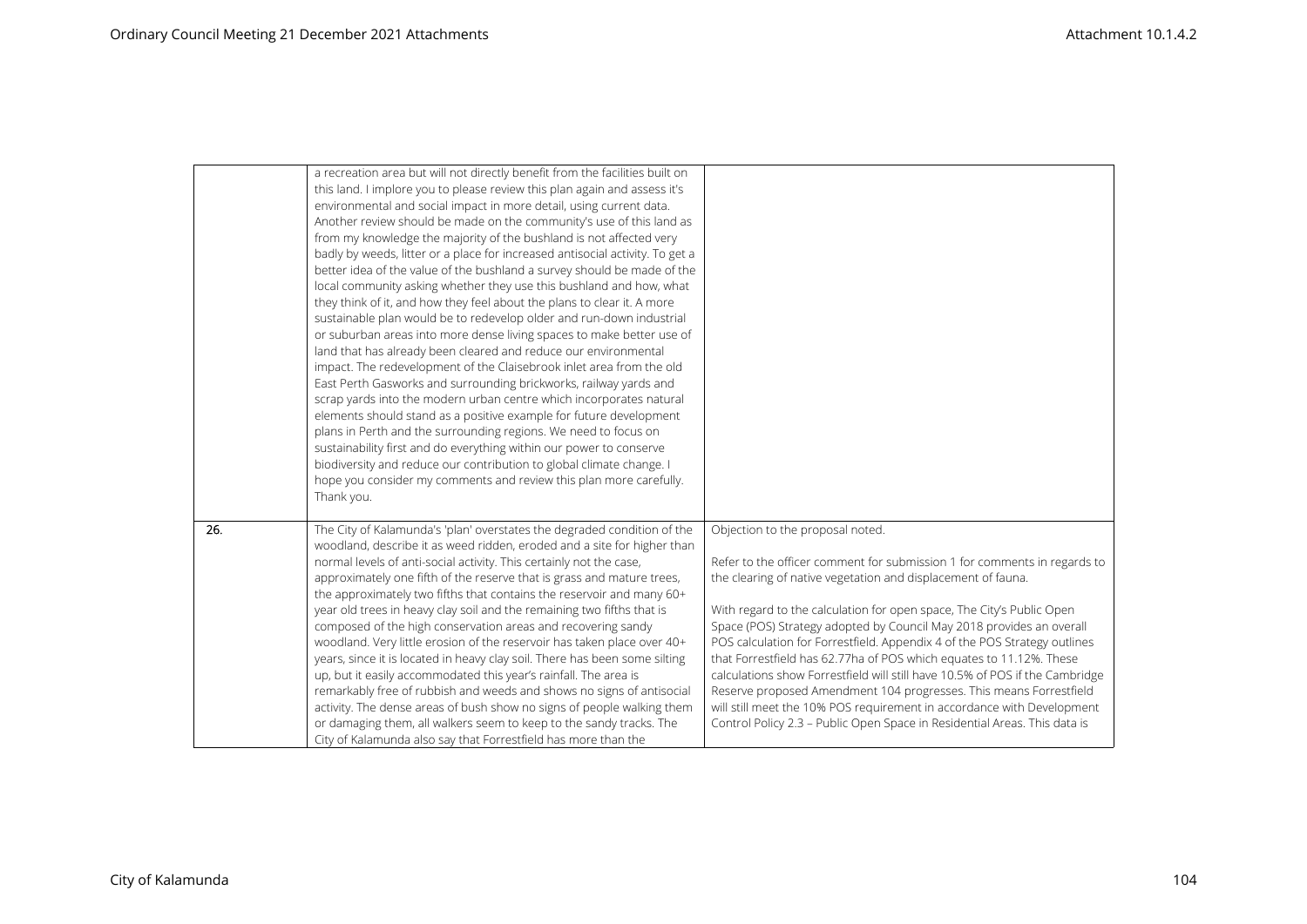|     | "benchmark" 10% of public open space. However, the data you use of<br>the amount of open space is close to 5 years old. In your own<br>Biodiversity policy it is reported that the rate of clearing in Forrestfield<br>has accelerated over the past 10 years, so using old figures could be<br>highly inaccurate. The Environmental Protection Authority decided not<br>to assess the 'plan' as they deemed the risk to the high conservation<br>woodland can be managed with the right plan The reserve is a<br>wonderful natural asset for Forrestfield, and WA. It is continuous with a<br>large remnant of recovering woodland that is protected by virtue of<br>being in a buffer zone for high power electricity transmission lines. The<br>City of Kalamunda are in conflict with their own Biodiversity Policy with<br>this 'plan' which states that any areas of vegetation in Forrestfield that<br>are not grassed with sparse trees should be protected due to the fact it<br>is amongst the most threatened ecosystems on the Swan Coastal<br>Plains. The financial aspect of this 'plan' is worth further consideration.<br>The level of Government with the least amount public scrutiny<br>proposing to make the ratepayers liable for millions of dollars' worth of<br>debt for a large development project in the current economic<br>environment is a risk. The costs of construction materials are increasing<br>at an unprecedented rate, which makes costing projects difficult, even<br>for small construction projects over short timeframes. The COVID<br>pandemic is about to impact the work force and labour costs in<br>Western Australia in ways that are impossible to predict. The City of<br>Kalamunda ratepayers are at risk of being left with less woodland and<br>more debt. This area is a Threatened Ecological Community which | still considered relevant and has not changed significantly since the<br>adoption of the POS Strategy.<br>With regards to the concept plan being referred to the EPA, in accordance<br>with the Planning and Development Act 2005, the City referred the proposal<br>to the EPA. The EPA response received by the City 22 September 2020<br>outlined a decision that the proposal not be assessed under Part IV of the<br>Environmental Protection Act. The EPA determined that it was not<br>necessary for the proposal to go through a rigorous environmental<br>assessment under Part IV of the EPA act. Whilst the EPA provided no<br>comment, the proposal has been referred to the Department of Water<br>and Environmental Regulation (DWER) and the Department of Biodiversity,<br>Conservation and Attractions (DBCA) for their assessment and comment<br>which the City has taken into consideration in developing the Concept<br>Plan.<br>The comments regarding the financial aspects of the project are noted.<br>Appropriate financial due diligence will be undertaken prior to proceeding<br>with any expenditure associated with the development and landscaping<br>improvements. |
|-----|------------------------------------------------------------------------------------------------------------------------------------------------------------------------------------------------------------------------------------------------------------------------------------------------------------------------------------------------------------------------------------------------------------------------------------------------------------------------------------------------------------------------------------------------------------------------------------------------------------------------------------------------------------------------------------------------------------------------------------------------------------------------------------------------------------------------------------------------------------------------------------------------------------------------------------------------------------------------------------------------------------------------------------------------------------------------------------------------------------------------------------------------------------------------------------------------------------------------------------------------------------------------------------------------------------------------------------------------------------------------------------------------------------------------------------------------------------------------------------------------------------------------------------------------------------------------------------------------------------------------------------------------------------------------------------------------------------------------------------------------------------------------------------------------------------------------------------------------------------------------|----------------------------------------------------------------------------------------------------------------------------------------------------------------------------------------------------------------------------------------------------------------------------------------------------------------------------------------------------------------------------------------------------------------------------------------------------------------------------------------------------------------------------------------------------------------------------------------------------------------------------------------------------------------------------------------------------------------------------------------------------------------------------------------------------------------------------------------------------------------------------------------------------------------------------------------------------------------------------------------------------------------------------------------------------------------------------------------------------------------------------------------------------------------------------------------------------|
|     | various species utilise including endangered black cockatoos, it needs<br>to be protected!!!!                                                                                                                                                                                                                                                                                                                                                                                                                                                                                                                                                                                                                                                                                                                                                                                                                                                                                                                                                                                                                                                                                                                                                                                                                                                                                                                                                                                                                                                                                                                                                                                                                                                                                                                                                                          |                                                                                                                                                                                                                                                                                                                                                                                                                                                                                                                                                                                                                                                                                                                                                                                                                                                                                                                                                                                                                                                                                                                                                                                                    |
| 27. | Piss off leave it ,,, once its gone it will never be replaced ,,, we have the<br>best area herte " dont go stuffing it up  there are heaps of other areas<br>to build retirement complex,s                                                                                                                                                                                                                                                                                                                                                                                                                                                                                                                                                                                                                                                                                                                                                                                                                                                                                                                                                                                                                                                                                                                                                                                                                                                                                                                                                                                                                                                                                                                                                                                                                                                                             | Objection to the proposal noted.                                                                                                                                                                                                                                                                                                                                                                                                                                                                                                                                                                                                                                                                                                                                                                                                                                                                                                                                                                                                                                                                                                                                                                   |
| 28. | I have enjoyed this reserve, and believe that it should be retained for<br>future generations, and for local biodiversity.                                                                                                                                                                                                                                                                                                                                                                                                                                                                                                                                                                                                                                                                                                                                                                                                                                                                                                                                                                                                                                                                                                                                                                                                                                                                                                                                                                                                                                                                                                                                                                                                                                                                                                                                             | Objection to the proposal noted.                                                                                                                                                                                                                                                                                                                                                                                                                                                                                                                                                                                                                                                                                                                                                                                                                                                                                                                                                                                                                                                                                                                                                                   |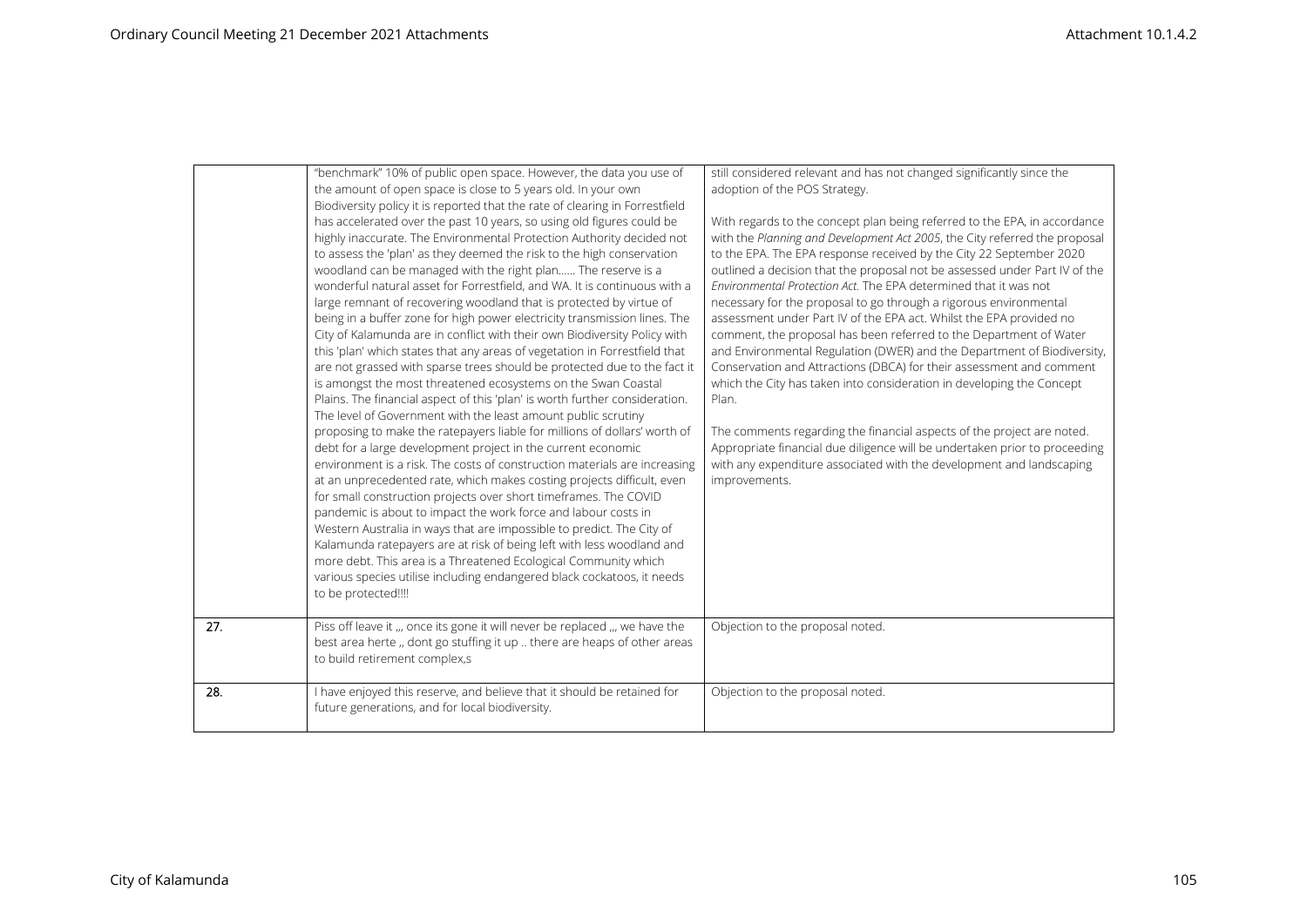| 29. | This proposal relates to an unusually large area of neglected land in                                                                                | Residential Aged Care has been identified as a significant challenge for the                                                                             |
|-----|------------------------------------------------------------------------------------------------------------------------------------------------------|----------------------------------------------------------------------------------------------------------------------------------------------------------|
|     | public ownership that has potential to be developed for community                                                                                    | City. Pursuing aged care developments in the City has been a decade long                                                                                 |
|     | benefit, including for aged person provision. However, the brief given                                                                               | priority and a significant amount of analysis has been undertaken by both                                                                                |
|     | originally to the external consultants and therefore the illustrative                                                                                | the City and through the City's Aged Care Advisory Committee. The City of                                                                                |
|     | proposal put to Councillors was not broad or creative enough in future                                                                               | Kalamunda contains a gap between the needs of the community and                                                                                          |
|     | Development Planning terms and should be further investigated before                                                                                 | aged care beds available - an estimated shortfall of approximately 750                                                                                   |
|     | Council proceeds with this acquisition.                                                                                                              | aged care beds by 2036. In addition, the aging population in Forrestfield is                                                                             |
|     |                                                                                                                                                      | slightly higher than the Perth Metropolitan Region average.                                                                                              |
|     | The following aspects were not adequately considered and even at this                                                                                |                                                                                                                                                          |
|     | late stage still merit further consideration. -                                                                                                      | The comments regarding the aged care development sector are noted.                                                                                       |
|     |                                                                                                                                                      | The advice guiding the City's approach to encouraging aged care                                                                                          |
|     | The dire shortage of bed spaces for medically-assisted aged care in this                                                                             | development, is to not directly undertake aged care development, but                                                                                     |
|     | Local Authority area still remains higher than average. Plus there is a                                                                              | rather use government assets (including State Government land) to                                                                                        |
|     | relative scarcity of large sites. Such a facility in this location with                                                                              | encourage retirement living and aged care developments, and prioritise                                                                                   |
|     | intelligent multi-storey design could yield over 200 bed spaces as well                                                                              | sites close to existing amenities (shops, public transport) which also helps<br>to address the social isolation that some residents have with retirement |
|     | as associated medical Clinic facilities and a small emergency Ambulance<br>outstation (the latter bearing in mind the major increase in journey time |                                                                                                                                                          |
|     | to Midland from the Hills, now being extended by massively increased                                                                                 | villages that are suitable for a ground lease to a retirement/aged care<br>operator.                                                                     |
|     | traffic volumes along Roe and Tonkin highways and the Great Eastern                                                                                  |                                                                                                                                                          |
|     | Highway Bypass.                                                                                                                                      | It is proposed that the City will undertake an Expression of Interest (EOI)                                                                              |
|     |                                                                                                                                                      | process over the site calling for the aged care providers to submit concept                                                                              |
|     | Several such multi-storey facilities have recently been designed and                                                                                 | designs for the Cambridge Reserve site. A range of development forms                                                                                     |
|     | being built in various other areas of the Perth Region plus at least two                                                                             | and aged care models could be considered in this context. The EOI                                                                                        |
|     | are fully Government funded; and there are many in the Eastern States                                                                                | process will seek to require industry to align with the vision for the                                                                                   |
|     | of Australia, but none considered so far within the City of Kalamunda                                                                                | Cambridge Reserve Project and provide supporting documentation.                                                                                          |
|     | jurisdiction.                                                                                                                                        |                                                                                                                                                          |
|     |                                                                                                                                                      |                                                                                                                                                          |
|     | While it is has repeatedly proved unrealistic to expect private                                                                                      |                                                                                                                                                          |
|     | commercial developers (*as explained below) to consider speculating                                                                                  |                                                                                                                                                          |
|     | on that scale of community facility, with an overall ageing demographic                                                                              |                                                                                                                                                          |
|     | profile both State and Federal Governments have policies that suggest                                                                                |                                                                                                                                                          |
|     | they may be prepared to provide capital funds for such a priority                                                                                    |                                                                                                                                                          |
|     | purpose.                                                                                                                                             |                                                                                                                                                          |
|     |                                                                                                                                                      |                                                                                                                                                          |
|     | *Some Councillors may not be fully aware of the commercial realities of                                                                              |                                                                                                                                                          |
|     | building development for Aged person accommodation - (as follows).                                                                                   |                                                                                                                                                          |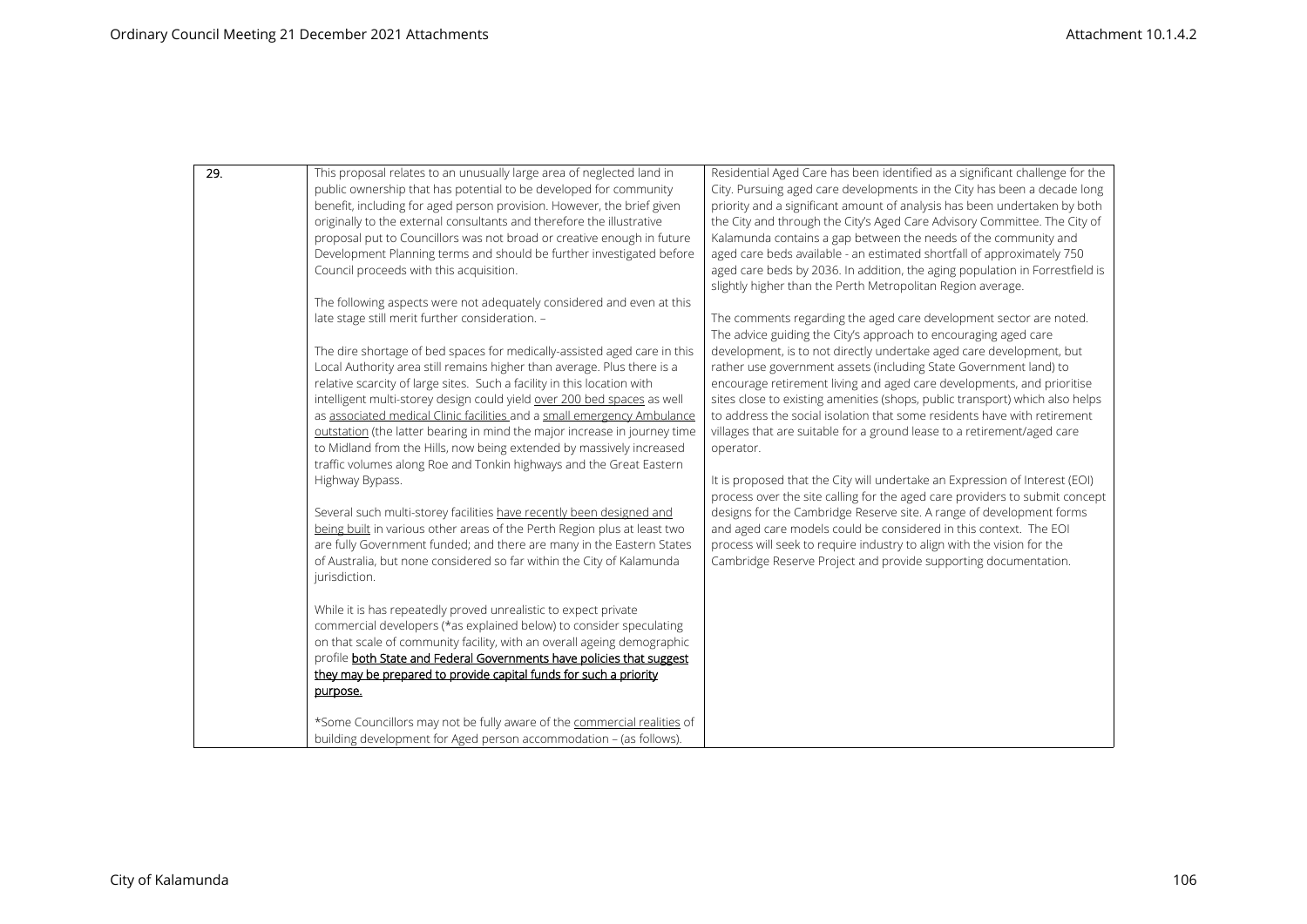| Lack of such appreciation has delayed provision of a wide enough spectrum<br>within this Local Authority, due in large part to excessive emphasis on<br>planning for multiple retirement unit 'villages', accompanied by vague use of<br>the term 'integrated' aged care and thus a long quest for large sites. Those<br>commercial realities despite idealistic thinking on the part of both<br>community and Council have over the past 5 years have led the Council to<br>support planning of projects that have still not commenced e.g. Heidelberg<br>Park, Carmel and Gavour Road in Wattle Grove.                                               |
|--------------------------------------------------------------------------------------------------------------------------------------------------------------------------------------------------------------------------------------------------------------------------------------------------------------------------------------------------------------------------------------------------------------------------------------------------------------------------------------------------------------------------------------------------------------------------------------------------------------------------------------------------------|
| The usual business model of commercial property developers is very<br>short term on-site engagement. i.e. Cleared unobstructed sites simple<br>to subdivide, simplicity of providing road access, drainage and street<br>lighting. Then rapid sale or lease of subdivided blocks and/or partially<br>subcontracted home and land packages. All without any over-hanging<br>future commitment of any kind.                                                                                                                                                                                                                                              |
| However, the inclusion of medically assisted facilities (e.g.' integrated<br>aged care') introduces an over-hanging commitment to provide other<br>(medical and nursing) services not normally provided in their business<br>model, that specifically involve a long-term commitment, that is<br>furthermore not easily enumerated in terms of demand or reliably<br>costed at the outset.                                                                                                                                                                                                                                                             |
| Consequently, Local Authorities seeking more than basic over 50's<br>'retirement' village provision for aged persons have inevitably found that<br>commercial developers will always seek to minimise, or defer<br>indefinitely, any medically assisted element in Planning Approvals. That<br>is almost certain to occur again with this latest proposal as presented to<br>this Council in the form of a Business Plan that simply secures Local<br>Authority acquisition of land to then dispose of to commercial<br>developers who will inevitably prefer to build single storey units in a<br>form that already exists in the immediate locality. |
| (A very small number of developers specialise in aged-provision; e.g. those<br>with charitable connections; or with substantially higher end-point sale                                                                                                                                                                                                                                                                                                                                                                                                                                                                                                |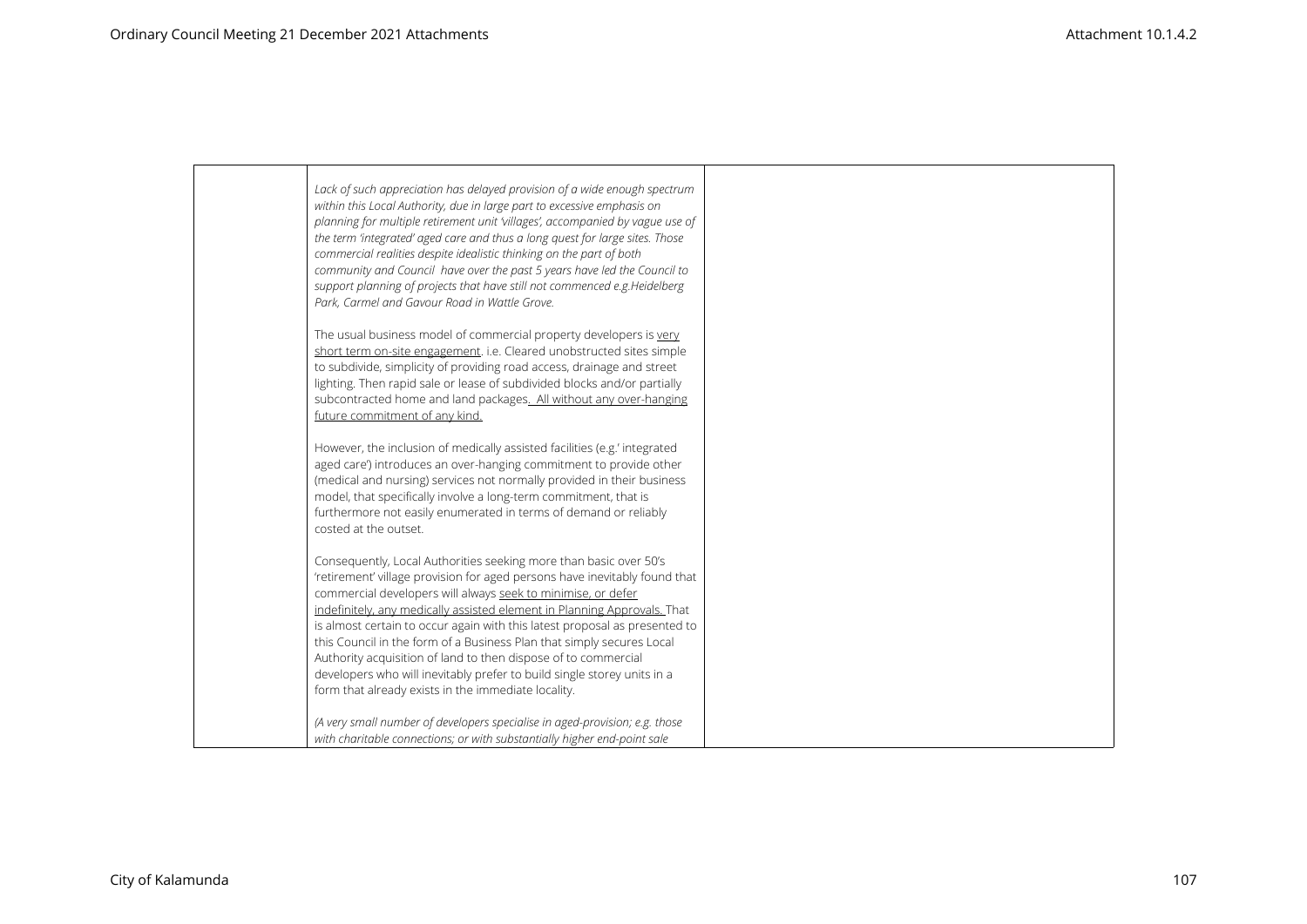| pricing; or complex exit arrangements financially unattractive to many<br>families.) But such complex arrangements are more suitable for privately-  |  |
|------------------------------------------------------------------------------------------------------------------------------------------------------|--|
| owned land than appropriate for Local Authority 'divestment'.)                                                                                       |  |
| Against that commercial reality responsible Local Authorities must                                                                                   |  |
| therefore seek external funding for any medically-assisted provision in                                                                              |  |
| order to secure certain provision of an adequate spectrum of aged                                                                                    |  |
| accommodation. (Particularly where population density is increasing, as                                                                              |  |
| is the case in the Forrestfield/ High Wycombe localities.)                                                                                           |  |
| Concerning existing features of this Cambridge Reserve site, those were                                                                              |  |
| explained in the external Consultant's report that formed the initial part                                                                           |  |
| of their proposals and all Councillors are presumed to have walked the                                                                               |  |
| site, over the several years that development has been considered.                                                                                   |  |
| Apart from extensive tree cover in parts; and one area of protected                                                                                  |  |
| natural biodiversity, massive seasonal changes occur, particularly with                                                                              |  |
| the peripheral rainwater scouring at the rear of residences on the                                                                                   |  |
| south boundary and the large lake that forms as a natural drainage                                                                                   |  |
| 'sump' then progressively dries out annually. With intelligent changes in                                                                            |  |
| land profile and drainage management, some of that water could be                                                                                    |  |
| stored and retained for site reticulation and the steeply inclined                                                                                   |  |
| peripheral edge of the existing 'sump' re-profiled to form part of a most                                                                            |  |
| attractive landscaped setting. However, the cost of such major Civil                                                                                 |  |
| Engineering works should not be borne by the Local Authority<br>(ratepayers).                                                                        |  |
|                                                                                                                                                      |  |
| Also, with the extent of peripheral tall vegetation offering screening                                                                               |  |
| from overlooking of existing private residences this would in many ways                                                                              |  |
| be an ideal site for a multi-storey (medically assisted) aged care unit in                                                                           |  |
| an attractive landscaped setting that is urgently needed within this                                                                                 |  |
| Local Authority jurisdiction. Several of the 'intergenerational 'community                                                                           |  |
| facilities illustrated in the initial Consultants report could usefully be<br>incorporated as well as number of small aged 'partner' homes, (but not |  |
| directly behind surrounding existing residences without vegetated                                                                                    |  |
| buffering.)                                                                                                                                          |  |
|                                                                                                                                                      |  |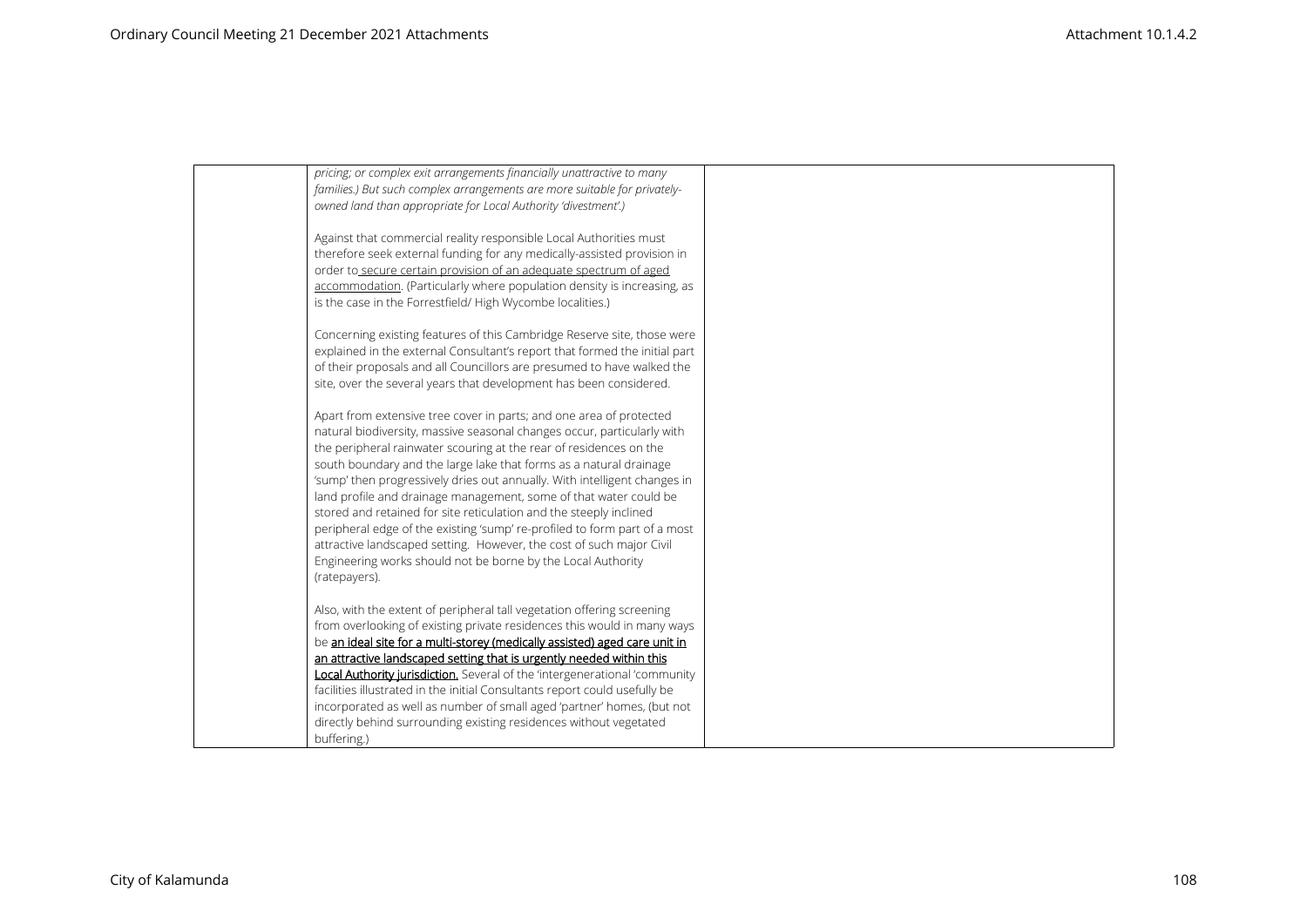|     | It is suggested that before giving any further consideration to the<br>proposal for the City of Kalamunda to acquire the land specified, that<br>both State and Federal Government Agencies be formally approached<br>for capital funding for a multi-storey 200 plus medically-assisted bed<br>space building on this 'Cambridge Reserve' site.                                                                                                                                                                                                                                  |                                                                                                                                                                                                                                                                                                                                                                                                                                                                                                                                                                                                                                                                                                                                                                                                                                                                                                                                                                                                                                                                                                                                                                                                                                                                                                                                                                                                                                                                                                                                                       |
|-----|-----------------------------------------------------------------------------------------------------------------------------------------------------------------------------------------------------------------------------------------------------------------------------------------------------------------------------------------------------------------------------------------------------------------------------------------------------------------------------------------------------------------------------------------------------------------------------------|-------------------------------------------------------------------------------------------------------------------------------------------------------------------------------------------------------------------------------------------------------------------------------------------------------------------------------------------------------------------------------------------------------------------------------------------------------------------------------------------------------------------------------------------------------------------------------------------------------------------------------------------------------------------------------------------------------------------------------------------------------------------------------------------------------------------------------------------------------------------------------------------------------------------------------------------------------------------------------------------------------------------------------------------------------------------------------------------------------------------------------------------------------------------------------------------------------------------------------------------------------------------------------------------------------------------------------------------------------------------------------------------------------------------------------------------------------------------------------------------------------------------------------------------------------|
| 30. | Environmentally this plan is in contradiction with CoK own biodiversity<br>policy which states any woodland in Forrestfield which is more than a<br>few trees in lawn needs to be protected. This plan will see recovering<br>woodland gone and high conservation woodland whittled away and<br>encroached<br>on. This reserve should not be broken up. The financial aspect is also<br>risky in the current environment of spiraling costs for materials, and<br>covid infections about to be let into the community, potentially leaving<br>the rate payers with years of debt. | The comment regarding the need to prioritise biodiversity in Forrestfield is<br>noted. The strategic level assessment of natural areas will assist the City to<br>identify natural areas that should be formally protected and managed in<br>the long term, including the Threatened Ecological Communities (TECs) at<br>Cambridge Reserve.<br>Any decisions regarding land use change and protection of environmental<br>values are to be based on field assessments to confirm the indicative<br>biodiversity values. This has been undertaken as part of the Cambridge<br>Reserve Project with a flora and vegetation survey (PGV 2019).<br>The proposed development has been predominantly concentrated in<br>areas where vegetation was recorded as being in a "Completed Degraded"<br>condition. The flora and vegetation survey identified three large areas of<br>vegetation which were determined to be in a "Very Good" to "Excellent"<br>condition, which are a TECs. These areas will be retained, protected and<br>managed. Interface treatments with these areas of vegetation/ TECs will<br>be carefully designed to provide an appropriate buffer to ensure their<br>ongoing viability, in consultation with the Department of Biodiversity,<br>Conservation and Attractions (DBCA).<br>The comments regarding the financial aspects of the project are noted.<br>Appropriate financial due diligence will be undertaken prior to proceeding<br>with any expenditure associated with the development and landscaping<br>improvements. |
| 31. | I feel we need to preserve the bushland that is left. With this proposed<br>Nursing Home and Lifestyle Village our population in Forrestfield is<br>going to be detrimental to our environment especially with already                                                                                                                                                                                                                                                                                                                                                            | Objection to the proposal is noted. Refer to the officer comment for<br>submission 1.                                                                                                                                                                                                                                                                                                                                                                                                                                                                                                                                                                                                                                                                                                                                                                                                                                                                                                                                                                                                                                                                                                                                                                                                                                                                                                                                                                                                                                                                 |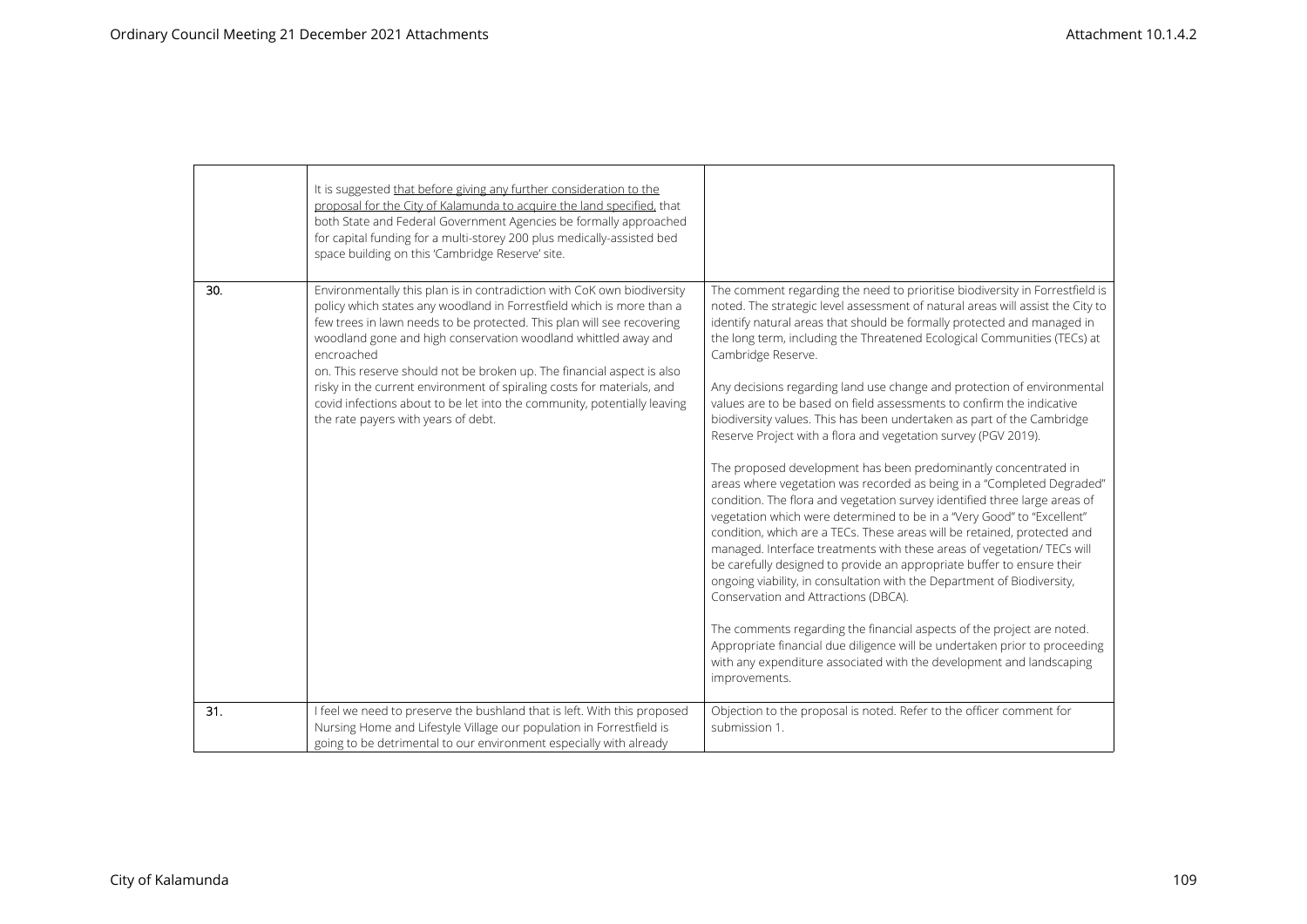|     | established land being subdivided this is going to just add extra strain<br>on our facilities. I walk through this gorgeous piece of bushland as the<br>sun is starting to set and the Redtail Black Cockatoos are landing near<br>the rain water reservoir and drinking the water. I have videos of them<br>drinking. I know that it is only there in winter but I feel we should be<br>encouraging our endangered species. They will never come down and<br>drink if it is built up with so many people. In my opinion we should leave<br>the bush that is remaining in Forrestfield alone. I moved here 24 years<br>ago because I loved the bush and the rural feel of Forrestfield.                                                                                                                                                                                                                                                                                                                                                                                                                                                                                                                                                                                                                                                                                                                                                                                                                                    |                                                                                                                                                                                                                                                                                                                                                                                                                                                                                                                                                                                                                                                                                                                                                                                                                                                                                                                                                                                                                                                                                                                                                                                                                                                                                                                            |
|-----|----------------------------------------------------------------------------------------------------------------------------------------------------------------------------------------------------------------------------------------------------------------------------------------------------------------------------------------------------------------------------------------------------------------------------------------------------------------------------------------------------------------------------------------------------------------------------------------------------------------------------------------------------------------------------------------------------------------------------------------------------------------------------------------------------------------------------------------------------------------------------------------------------------------------------------------------------------------------------------------------------------------------------------------------------------------------------------------------------------------------------------------------------------------------------------------------------------------------------------------------------------------------------------------------------------------------------------------------------------------------------------------------------------------------------------------------------------------------------------------------------------------------------|----------------------------------------------------------------------------------------------------------------------------------------------------------------------------------------------------------------------------------------------------------------------------------------------------------------------------------------------------------------------------------------------------------------------------------------------------------------------------------------------------------------------------------------------------------------------------------------------------------------------------------------------------------------------------------------------------------------------------------------------------------------------------------------------------------------------------------------------------------------------------------------------------------------------------------------------------------------------------------------------------------------------------------------------------------------------------------------------------------------------------------------------------------------------------------------------------------------------------------------------------------------------------------------------------------------------------|
| 32. | This submission is on behalf of Nature Reserves Preservation Group<br>(NRPG) Inc. The length and complexity of this project has made making<br>a submission somewhat confusing. Given its convoluted history,<br>involving many diagrams and maps of proposals, this submission will<br>refer only to the maps and diagrams used within this business plan.<br>Reference will, however, be made to our submission (14 August 2018),<br>on the Cambridge Reserve Landscape Concept Plan.<br>As stated in that submission, "the main concern of NRPG is the retention<br>and management of as much native vegetation as possible. We maintain<br>the starting point for any development should be the existing natural assets<br>of the location. Once these have been established, by comprehensive<br>environmental assessments, the development should be designed around<br>these assets."<br>We would now emphasise the importance of areas other than those of<br>high conservation value. Such areas, once rehabilitated, can serve as<br>environmental buffers, wildlife corridors and linkages. They also help to<br>provide a 'sense of place' and, by their creation, are cheaper to maintain<br>than manicured parks and lawns.<br>For ease of reading, extracts from the Business Plan Report will be<br>italicised, followed by 'boxed' NRPG comments.<br>Although the financial implications of this transaction are of interest, on<br>which brief comment will be made, the focus of the submission will be | Fencing of Threatened Ecological Communities:<br>The comments on the fencing type and the need for ongoing<br>maintenance are noted. The design of fencing will be through the<br>preparation of detailed landscaping plans. Ongoing maintenance will be a<br>relevant consideration as part of future asset maintenance budgets.<br>3m Limestone Track:<br>The need to consider the risk of dieback when determining the<br>appropriate materials for use in this track, is noted.<br>Threatened Ecological Communities Buffer and Fire Hazard Reduction:<br>There is a need to ensure that the final landscape plans for improvements<br>to Cambridge Reserve appropriately protects the TEC, while also allowing<br>for a recreational function and maintaining the buffer so as to minimise<br>bushfire risk. An Environmental Management Strategy (2020) provides<br>recommendation on the bushfire management considerations within the<br>buffer areas. These principles will inform the preparation of detailed<br>landscaping plans.<br>Consultation:<br>Significant consultation has been undertaken in the preparation of<br>Concept Plans for Cambridge Reserve. The next phase of the planning<br>process will incorporate the preparation of a Structure Plan, which will<br>include community consultation. |
|     | on the following section:                                                                                                                                                                                                                                                                                                                                                                                                                                                                                                                                                                                                                                                                                                                                                                                                                                                                                                                                                                                                                                                                                                                                                                                                                                                                                                                                                                                                                                                                                                  | Lighting:                                                                                                                                                                                                                                                                                                                                                                                                                                                                                                                                                                                                                                                                                                                                                                                                                                                                                                                                                                                                                                                                                                                                                                                                                                                                                                                  |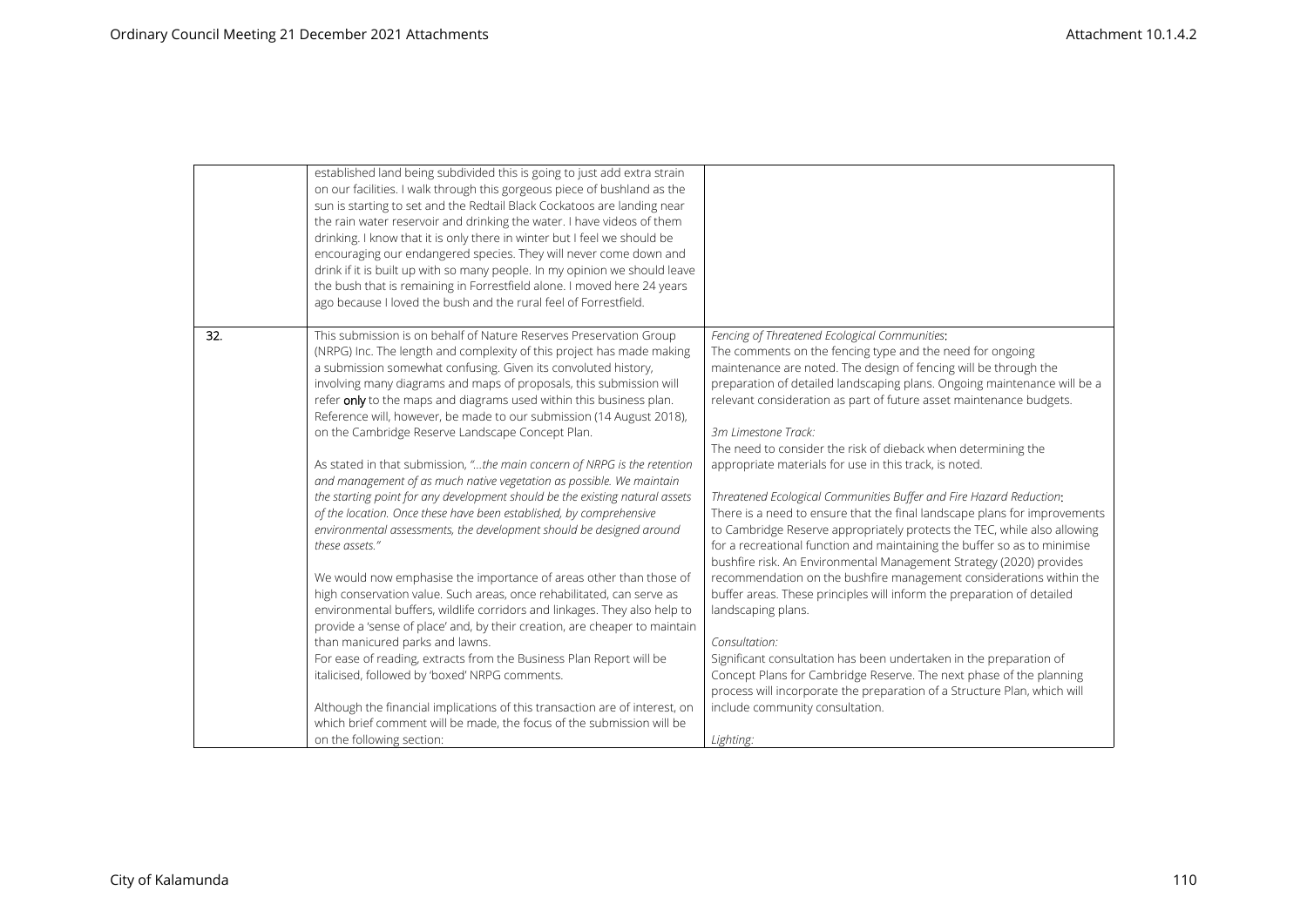| Section 3. Cambridge Reserve Community Enhancement Project.                                                                                                                                                                                          | The comments regarding lighting levels are noted. This will generally not                                                                                                                                                                                           |
|------------------------------------------------------------------------------------------------------------------------------------------------------------------------------------------------------------------------------------------------------|---------------------------------------------------------------------------------------------------------------------------------------------------------------------------------------------------------------------------------------------------------------------|
| a) Flora Survey and Floristic Community Type Analysis;                                                                                                                                                                                               | be a matter that is subject to public advertising, however the impacts on                                                                                                                                                                                           |
| b) Preliminary Environmental Management Plan;                                                                                                                                                                                                        | wildlife will be a consideration when finalising detailed landscaping plans                                                                                                                                                                                         |
| c) Geotechnical Report;                                                                                                                                                                                                                              | for the reserve.                                                                                                                                                                                                                                                    |
| d) Water Modelling and Local Water Management Strategy;                                                                                                                                                                                              | Extent and Nature of Revegetation:                                                                                                                                                                                                                                  |
| e) Bushfire Management Plan;                                                                                                                                                                                                                         | The suggestion to simplify the use of terms "native" and "endemic" is                                                                                                                                                                                               |
| In turn, the survey has resulted in the "Retention and protection of three                                                                                                                                                                           | noted. This will be considered in future phases of the project.                                                                                                                                                                                                     |
| areas of Threatened Ecological Communities".                                                                                                                                                                                                         | The City's Environmental and Planning staff were involved throughout the                                                                                                                                                                                            |
| It is encouraging to hope our 2018 submission requests for                                                                                                                                                                                           | planning phases of the Cambridge Reserve Project. Any future landscape                                                                                                                                                                                              |
| environmental studies encouraged the production of some of the                                                                                                                                                                                       | design process will have input from all relevant internal service areas at                                                                                                                                                                                          |
| above. Whilst the above are pleasing to see, sections of the Landscape                                                                                                                                                                               | the City.                                                                                                                                                                                                                                                           |
| Concept Plan legend/notes tables, leave room for concern. Given that                                                                                                                                                                                 | Parking areas:                                                                                                                                                                                                                                                      |
| much of the rest of the Business Plan Report may be subject to change                                                                                                                                                                                | The notes regarding parking on the Concept Plan area appropriate for the                                                                                                                                                                                            |
| (see later remarks), we trust there will be an opportunity for further                                                                                                                                                                               | level of concept of planning undertaken. It is not anticipated parking will                                                                                                                                                                                         |
| public comment, before the 'concept' becomes an active development.                                                                                                                                                                                  | encroach within any TEC or buffer areas.                                                                                                                                                                                                                            |
| Items of concern:<br>Figure 5.<br>Legend.<br>1. Fenced Threatened Ecological Communities (TEC)<br>To guarantee adequate protection of the biodiversity in such areas,<br>careful consideration of the type of fencing to be used, is essential. Care | Revenue from the Project:<br>The recommendation to utilise revenue on meeting the City's objectives<br>under Clean and Green is noted. The use of any revenue will need to be<br>determined having regard to the range of strategic priorities in this<br>locality. |
| must be taken to ensure ecological linkages are maintained and fauna                                                                                                                                                                                 | Formal Protection through the Planning Process:                                                                                                                                                                                                                     |
| are still able to use wildlife corridors and linkages after fencing is                                                                                                                                                                               | In the context of finalising the draft Local Biodiversity Strategy, Local                                                                                                                                                                                           |
| installed. The City has the experience to ensure this is carried out                                                                                                                                                                                 | Planning Strategy and the preparation of a new Local Planning Scheme,                                                                                                                                                                                               |
| correctly. It will then be vital that the City ensures it provides ongoing                                                                                                                                                                           | consideration will be given to the creation of a new local reserve                                                                                                                                                                                                  |
| budget allocations for the care and maintenance of such fencing,                                                                                                                                                                                     | designation for Conservation. Subject to the Council's adoption in this                                                                                                                                                                                             |
| perhaps set aside from the estimated \$4.5m net revenue from the                                                                                                                                                                                     | regard, this may provide for formal recognition of conservation value                                                                                                                                                                                               |
| transaction.                                                                                                                                                                                                                                         | vegetation within local reserves.                                                                                                                                                                                                                                   |
| <b>Bush Re-vegetation</b><br>See comments on Note 4, below.<br>3m Limestone Maintenance Track<br>3.                                                                                                                                                  | The recommended principle to incorporate "Environment in all Policies" is<br>noted and aligns with the City's strategic objective to "protect and                                                                                                                   |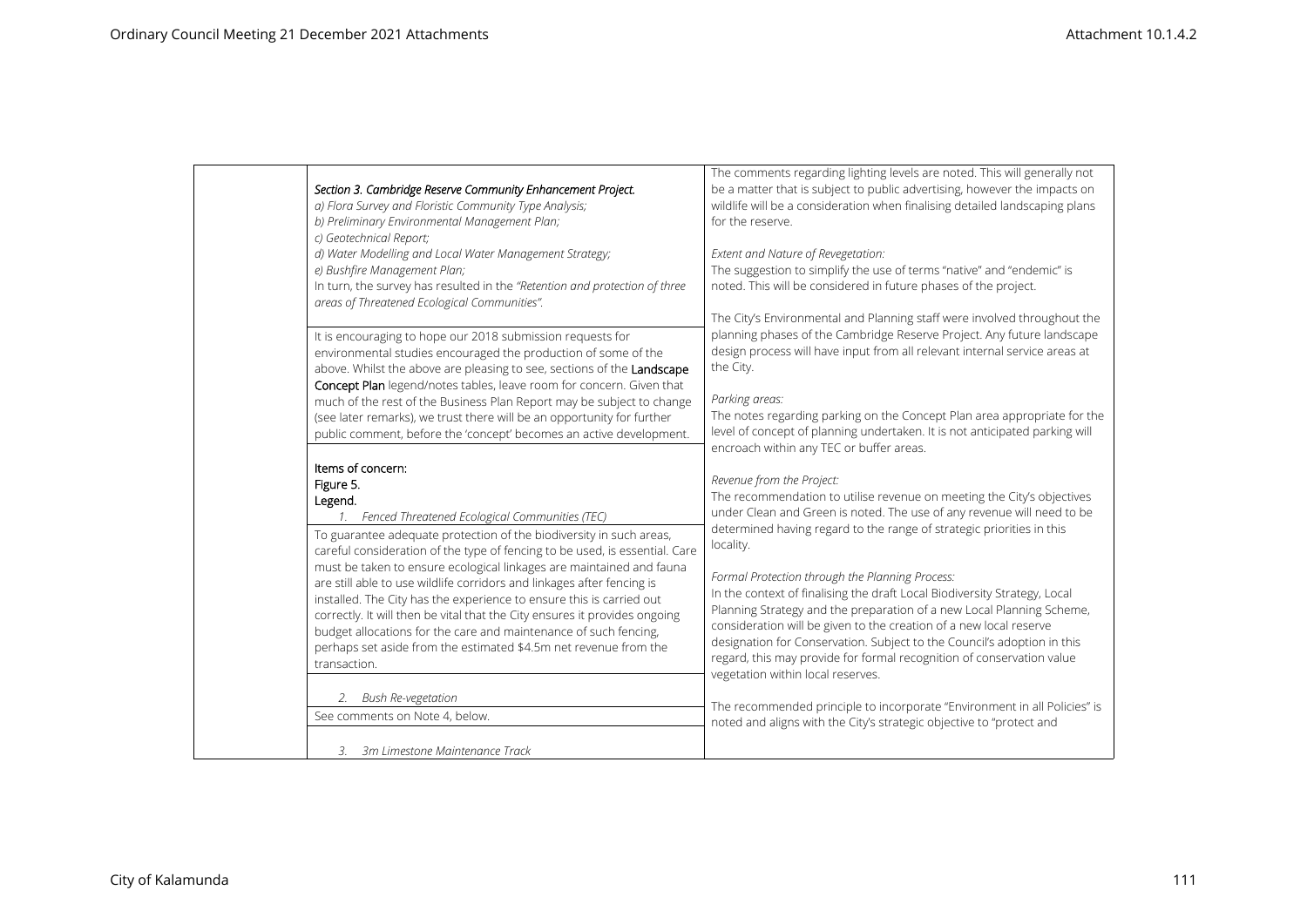| Whilst the use of limestone for such constructions is widely accepted,<br>construction should ensure careful attention is given to avoiding any<br>possibility of dieback (Phytophthora) pathogens becoming established.<br>Several years ago, 'cracker dust' was being tested to assess its dieback<br>resistance. There may now be other dieback-resistant materials<br>available and local to this area.                                                                                                                                                                                                                                 | enhance the environmental values of the City". |
|---------------------------------------------------------------------------------------------------------------------------------------------------------------------------------------------------------------------------------------------------------------------------------------------------------------------------------------------------------------------------------------------------------------------------------------------------------------------------------------------------------------------------------------------------------------------------------------------------------------------------------------------|------------------------------------------------|
| 14. (TEC) zone<br>The satisfaction from seeing these zones defined on the concept plan is<br>severely tempered by concerns over how such communities will be<br>protected. For their adequate protection, there is a requirement for the<br>establishment of 'buffer zones'. Whilst such zones appear on some<br>diagrams, given the number of diagrams present in the draft, the extent<br>of these is unclear. Are the areas designated '5. Bush re-vegetation<br>areas', intended to be these buffers? Unless such buffers are adequate,<br>outer boundaries of TEC zones will come under threat from dangers<br>including weed ingress. |                                                |
| 15. Fire Hazard Reduction Zone<br>Always a difficult zoning, its creation should, within the restrictions of<br>State Planning Policy 3.7, and its guidelines, attempt to retain as much<br>native vegetation as possible. Options other than reducing the fuel<br>loads should first be explored, despite such options adding to the costs<br>of the development. Clearing of the native vegetation should not be the<br>initial default design.                                                                                                                                                                                           |                                                |
| Figure 5.<br>Notes.<br>Concept is indicative only and subject to detailed design.<br>Whilst it is accepted that, at later design stages, changes will be<br>required, it is essential public comment be sought on all such changes<br>before the project is finalised.<br>1. Extent of lighting is to be determined during detailed design.                                                                                                                                                                                                                                                                                                 |                                                |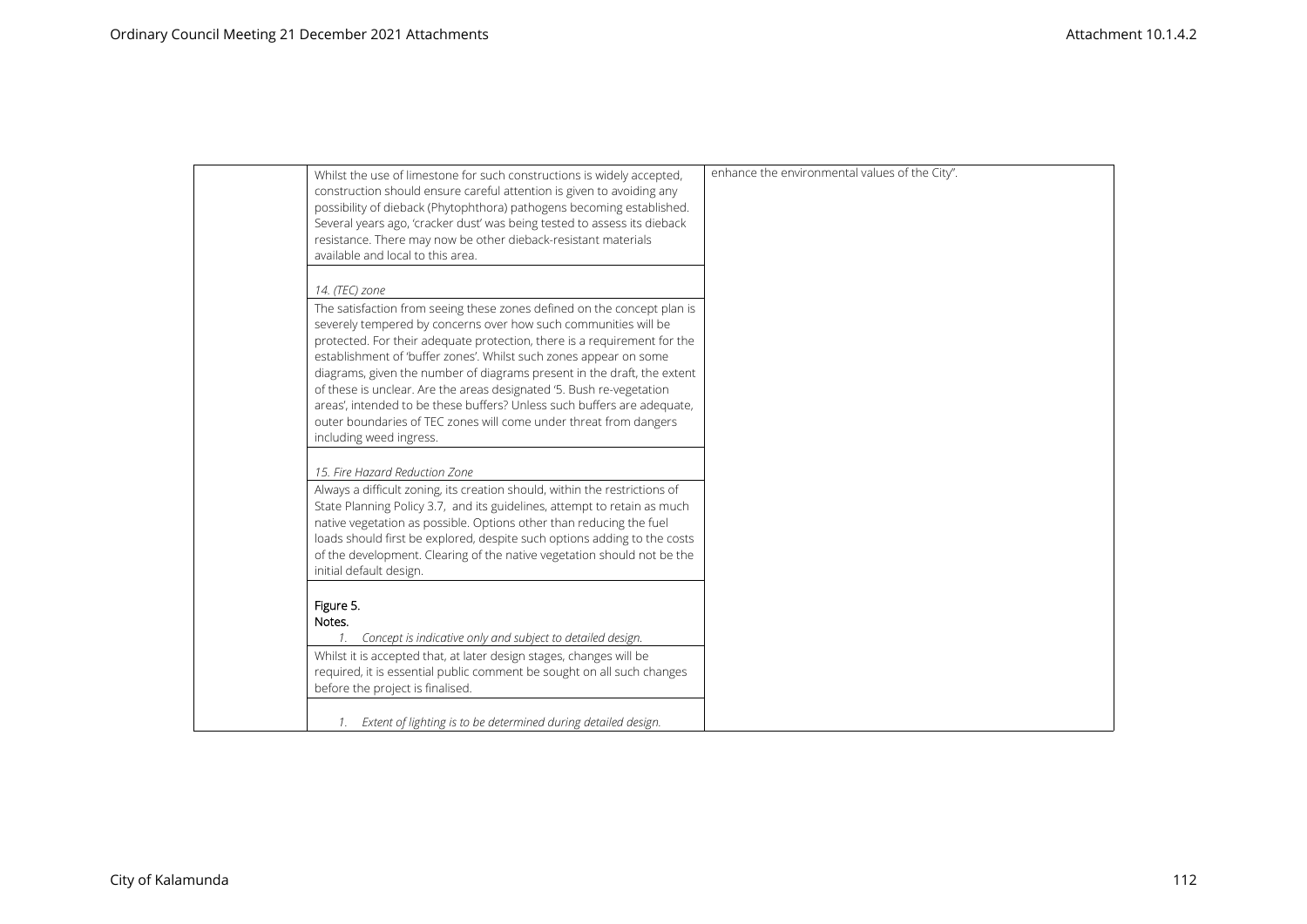| Once detailed design has determined the lighting extent and levels,         |
|-----------------------------------------------------------------------------|
| public comment should be invited. Lighting levels should be reduced to      |
| the safe minimum in and around the areas of native vegetation serving       |
| as habitat for native fauna. The National Light Pollution Guidelines for    |
| Wildlife should be followed. Ref.                                           |
| https://www.awe.gov.au/environment/biodiversity/publications/national-      |
| light-pollution-guidelines-wildlife                                         |
|                                                                             |
| 4. Re-vegetation is to be carried out using endemic and/or native species.  |
| Long-term funding will be essential for any revegetation projects.          |
| Adequate funding for preparatory and ongoing weed suppression               |
| should also be part of this. The comment "revegetation is to be carried     |
| out using endemic and/or native species" needs clarification. We would      |
| suggest the term "endemic species" or simply "native endemic species" be    |
| used.                                                                       |
|                                                                             |
| 5. Extent of all re-vegetation works are subject to bushfire assessment and |
| requirements.                                                               |
| Consideration of the bushfire assessment and requirements should be         |
| conducted in a way that is sensitive to the importance of native            |
| vegetation to flora and fauna. Solutions should not simply be the           |
| cheapest and most convenient options. Close liaison with the City's         |
| environmental staff is essential in this stage of any development.          |
|                                                                             |
| 8. Parking locations and quantities are indicative only and subject to      |
| technical advice.                                                           |
| This simple statement gives great cause for concern. Past experience        |
| suggests that the initial requirements for parking locations and            |
| quantities are invariably underestimated. Ensuing increases in parking      |
| areas inevitably result in further losses of vegetation. All parking bay    |
| designs must comply with an appropriate tree to bay ratio. City of          |
| Kalamunda draft LPS 33- Tree protection (5.3.4 Design of car parking        |
| spaces, 'Deemed-to comply' requirement C4.3) proposes using "one            |
| shade tree between each four external car parking spaces." Using suitable   |
| native trees, this would be a good starting point for this current          |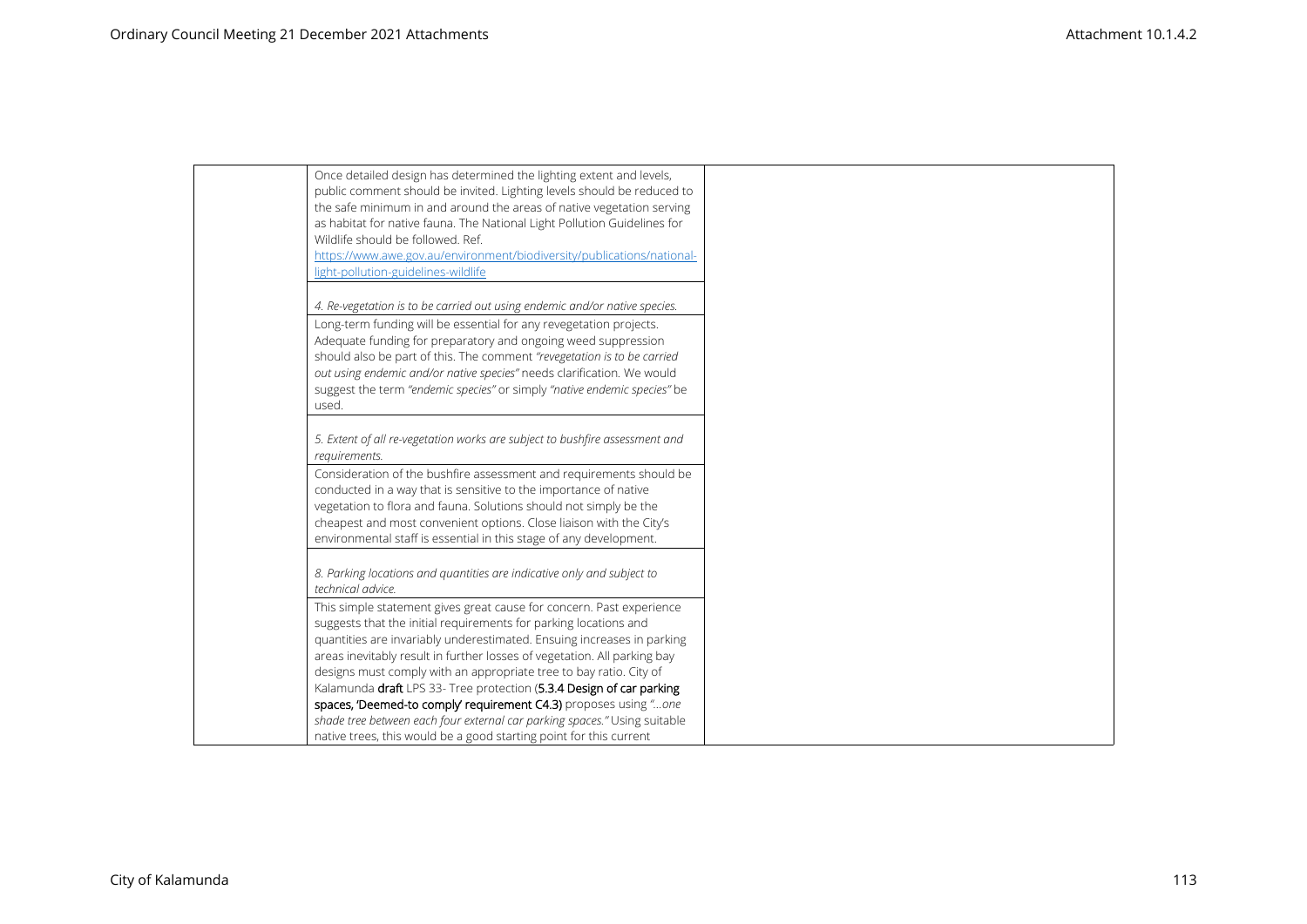| proposal. Every demand for extra parking locations or extent, should be                                                                                |  |
|--------------------------------------------------------------------------------------------------------------------------------------------------------|--|
| challenged, with developers required to provide a strong case for any                                                                                  |  |
| such increases or variations.                                                                                                                          |  |
| 9. TEC areas will be subject to rehabilitation/re-vegetation as part of public                                                                         |  |
| open space upgrades.                                                                                                                                   |  |
| Given our reservations over the environmental validity of the City's                                                                                   |  |
| Public Open Space Strategy, outlined in our submission of March 2018,<br>we request that these be taken into consideration here. The City should       |  |
| ensure that any rehabilitation/re-vegetation should be under the control                                                                               |  |
| of Environmental, rather than Planning staff or at least, close                                                                                        |  |
| coordination between the two sections is guaranteed.                                                                                                   |  |
|                                                                                                                                                        |  |
|                                                                                                                                                        |  |
| Section 4. Proposed Acquisition and Future Development.                                                                                                |  |
| "The net revenue to the City is estimated to be approximately \$4.5m."                                                                                 |  |
| This estimated net revenue presents a unique opportunity for the City                                                                                  |  |
| to use some of this to guarantee protection of the retained                                                                                            |  |
| environmental assets of the site. Serious consideration should be given                                                                                |  |
| to the purchase of other bushland areas for conservation purposes.                                                                                     |  |
| Such an initiative would help to offset the continuing loss of bushland                                                                                |  |
| and improve the likelihood of the City achieving its Clean and Green                                                                                   |  |
| objectives. Whilst it is acknowledged there will be competing claims on<br>this revenue, failure to make use of a realistic portion of this revenue in |  |
| the service of the natural environment, will make it difficult for Clean                                                                               |  |
| and Green objectives 2.1 and 2.1.4, to be achieved (see also comments                                                                                  |  |
| at Figure 3 Legend (TEC), above).                                                                                                                      |  |
|                                                                                                                                                        |  |
| Section 5.4 Expected effect on matters referred to in the local government's                                                                           |  |
| plan prepared under section 5.56                                                                                                                       |  |
| Priority 2 - Kalamunda Clean and Green                                                                                                                 |  |
| "Objective 2.1 To protect and enhance the environmental values of the city"                                                                            |  |
| "Strategy 2.1.4 Increasing and protecting local biodiversity and                                                                                       |  |
| conservation, wherever possible, through integrating ecosystem and                                                                                     |  |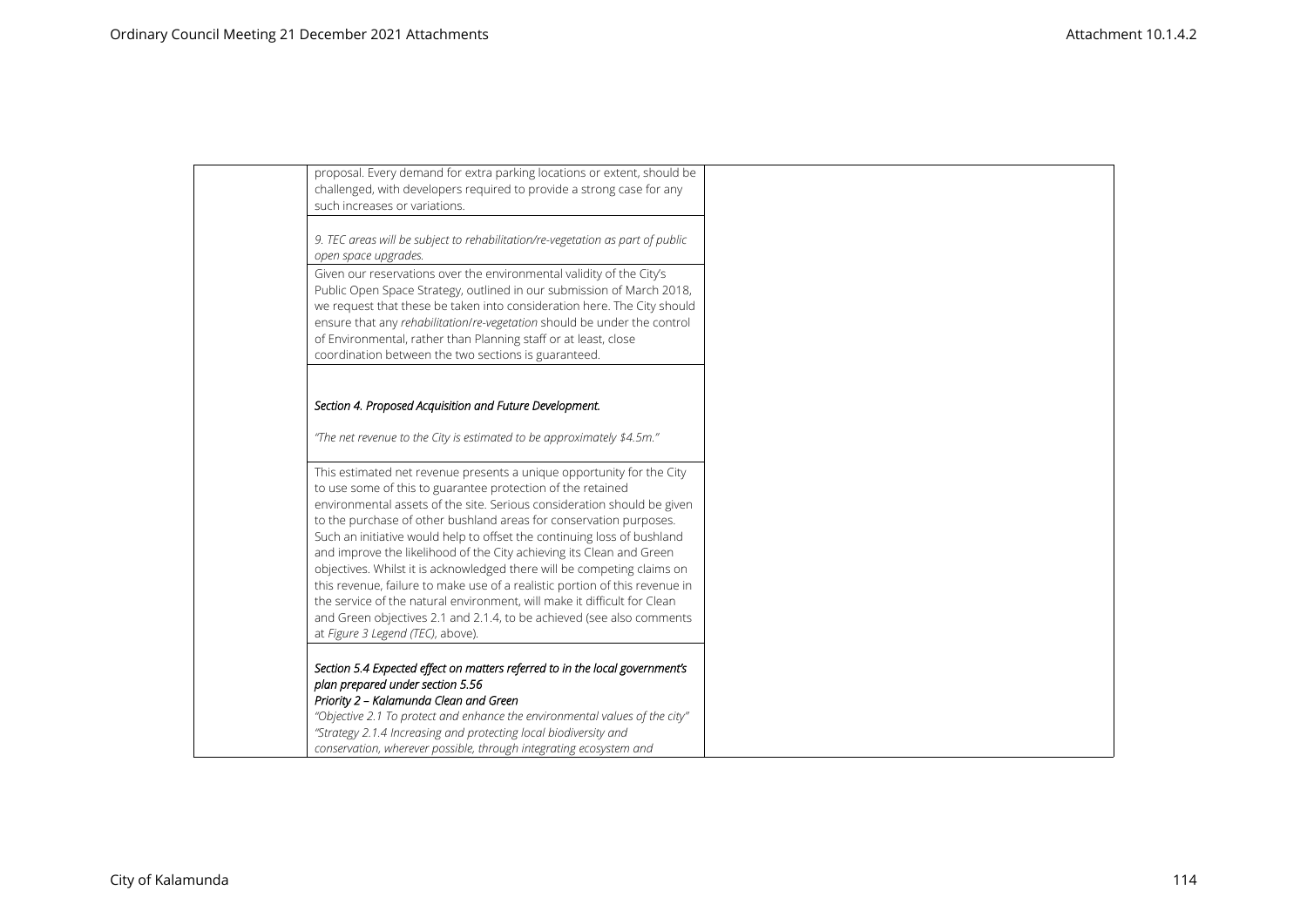| biodiversity protection into planning processes including schemes, policies<br>and strategies."                                                                                                                                                                                                                                                                                                                                                                                                                                                                                                                                        |  |
|----------------------------------------------------------------------------------------------------------------------------------------------------------------------------------------------------------------------------------------------------------------------------------------------------------------------------------------------------------------------------------------------------------------------------------------------------------------------------------------------------------------------------------------------------------------------------------------------------------------------------------------|--|
| Given the exponentially-increasing threats to native vegetation and the<br>recent State Draft Native Vegetation Policy direction, the above<br>Objective and Strategy should be at the forefront of any future thinking<br>by the City. Failure to do so may result in losses of native vegetation<br>values which could have been avoided. Related to these threats, could<br>the City explore rezoning land retained as vegetation, as single large<br>blocks vested as Conservation Flora and Fauna and Recreation? We<br>would appreciate this being explored.                                                                     |  |
| Conclusion.<br>Complex and lengthy as the history of this project has been, the<br>frequent changes and developments within it have been encouraging<br>signs. They may be seen as evidence of the City's acknowledgement of<br>the community's love of and concern for the environmental values of<br>the hills, foothills and coastal plain. The changes also reflect continuing<br>efforts by the City to provide adequate and suitable aged care facilities.<br>There are still concerns that the wide-ranging aims of this business<br>plan, in its efforts to satisfy many conflicting needs, may prove difficult<br>to achieve. |  |
| Unfortunately, having the "rehabilitation and re-vegetation" of TEC areas,<br>as part of Public Open Space upgrades (Fig. 5 note 9), gives great cause<br>for concern, based purely on the complex nature of such assessments<br>and, the apparent absence of environmental staff input to the process.<br>It is unacceptable to have the Department of Sport and Recreation and<br>the Planning Institute of Australia WA, advising the City, through the<br>Public Planning and Design Guide WA and State Public Parklands<br>Strategy.                                                                                              |  |
| Inevitably, whilst within the various POS/Parklands guidelines, there is<br>some consideration for the retention and enhancement of<br>environmental values, the major thrust and detail within those                                                                                                                                                                                                                                                                                                                                                                                                                                  |  |